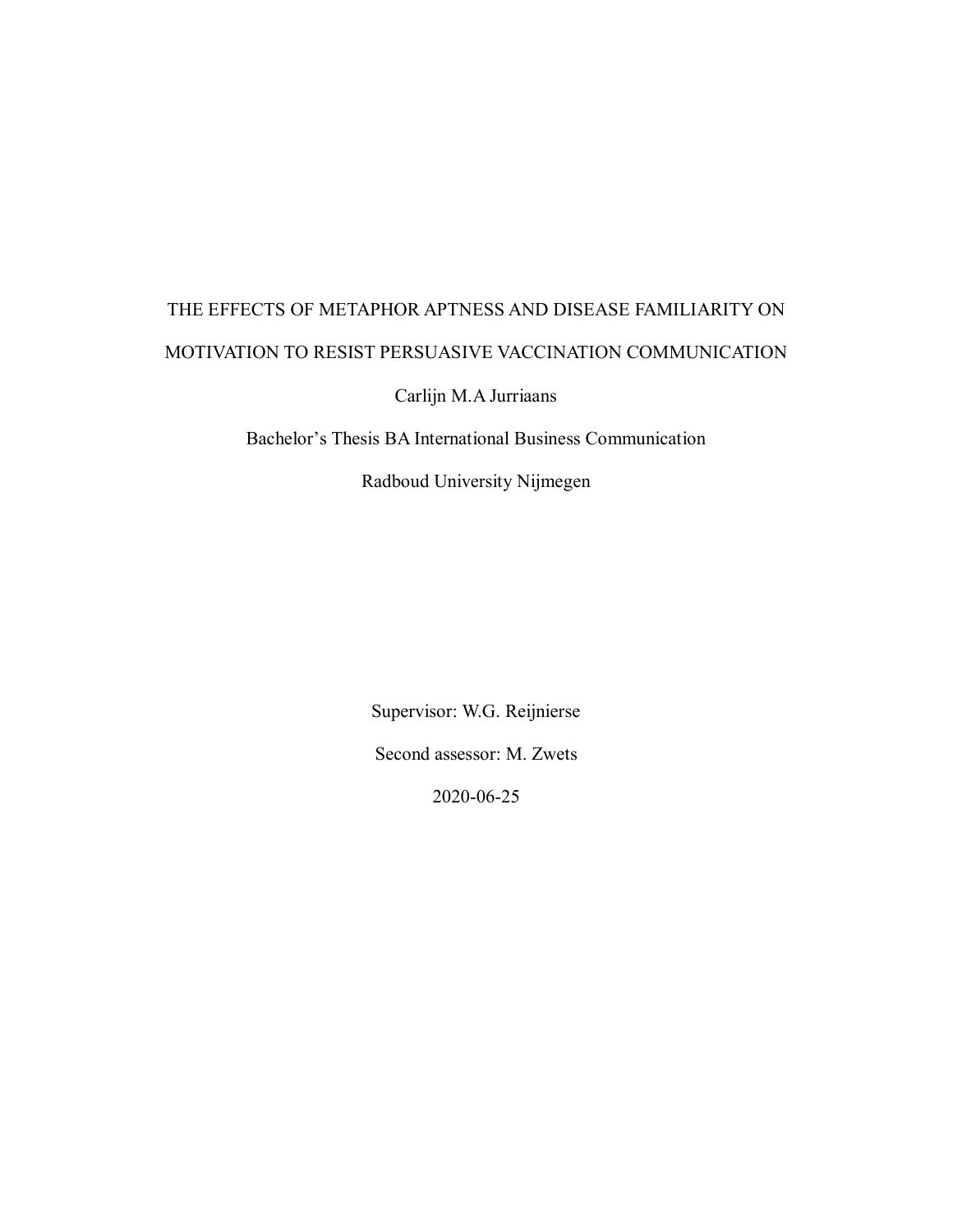#### Abstract

Anti-vaccination movements have been a reason to create persuasive vaccination communication. While metaphors have been shown to have persuasive effects, it should also be considered if aspects such as low metaphor aptness could contribute to resistance of vaccination communication. Additionally, it was investigated whether this differs between familiar and unfamiliar diseases. A between-subjects experiment was conducted in which the participant read a text that described the flu or tick-borne encephalitis (TBE) and contained either no metaphor, a low aptness metaphor, or a high aptness metaphor. Participants then filled out questions that measured motivation to resist persuasion (MRP). The study resulted in significantly higher MRP for TBE than the flu when the text contained no metaphor, and significantly higher MRP for the flu than TBE when the text contained a highly apt metaphor. The less apt metaphor showed no differences in MRP between the flu and TBE. The results were not in line with previous research, but plausible explanations may be found with the effects of processing fluency, risk perception, or communicator credibility.

*Keywords*: vaccination communication, metaphor aptness, disease familiarity, motivation to resist persuasion, MRP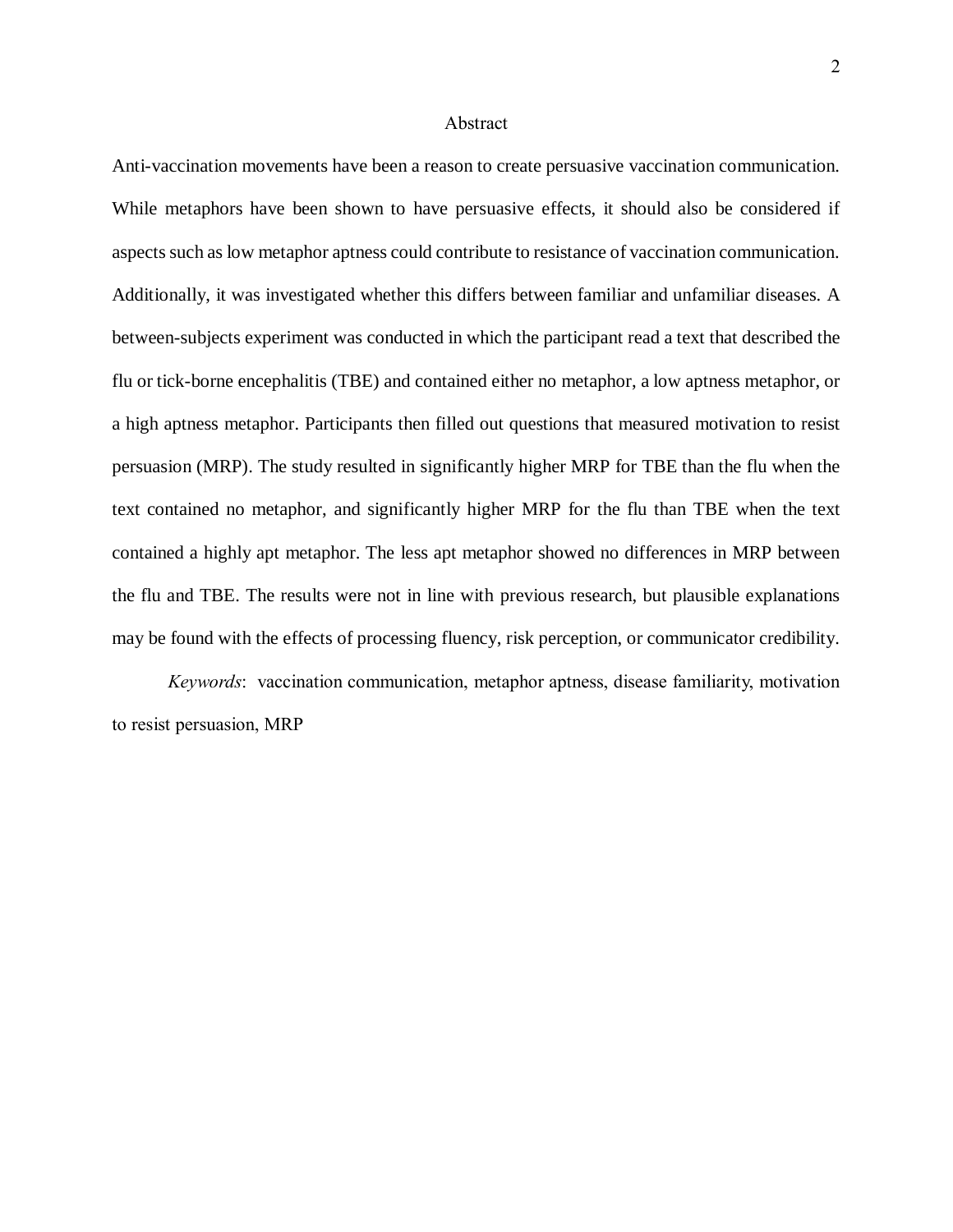# THE EFFECTS OF METAPHOR APTNESS AND DISEASE FAMILIARITY ON MOTIVATION TO RESIST PERSUASIVE VACCINATION COMMUNICATION

The invention of vaccines has been one of the greatest contributions to global health in history (Center for Disease Control and Prevention, 1999). The first vaccination programs started at the end of the nineteenth century and by the late 1950s, many common childhood diseases were no longer a major health problem. Eventually, widespread vaccination coverage has led to the (near) eradication of infectious diseases such as smallpox and polio. Although the implementation of vaccination programs has clearly shown to be effective, vaccination has always encountered waves of opposition (Greenwood, 2014).

Recently, there have been trends of anti-vaccination movements in Western countries, leading to resurgences of diseases that had already been considered eradicated, such as the measles (Hussain, Ali, Ahmed, & Hussain, 2018). One of the factors fueling this movement is the increased access to medical information online, which has made patients feel more empowered and less easily influenced by physicians or medical institutions (Forkner-Dunn, 2003). However, this feeling of empowerment can have negative effects when patients' beliefs are based on misinformation. A Canadian study showed that 60% of the top search results on immunization led to anti-vaccination websites and blogs (Seeman, Ing, & Rizo, 2010), and misinformation has been shown to be prevalent on those platforms (Kata, 2010).

In order to oppose the anti-vaccination movement, there is a strong need for effective health communication. The Strategic Advisory Group of Experts on Immunization (SAGE) Working Group on Vaccine Hesitancy (WG) reported in 2014 that poor communication on vaccination can result in vaccination hesitancy regardless of the setting (World Health Organization, 2015). Considering the skepticism around vaccinations and the amount of misinformation available online,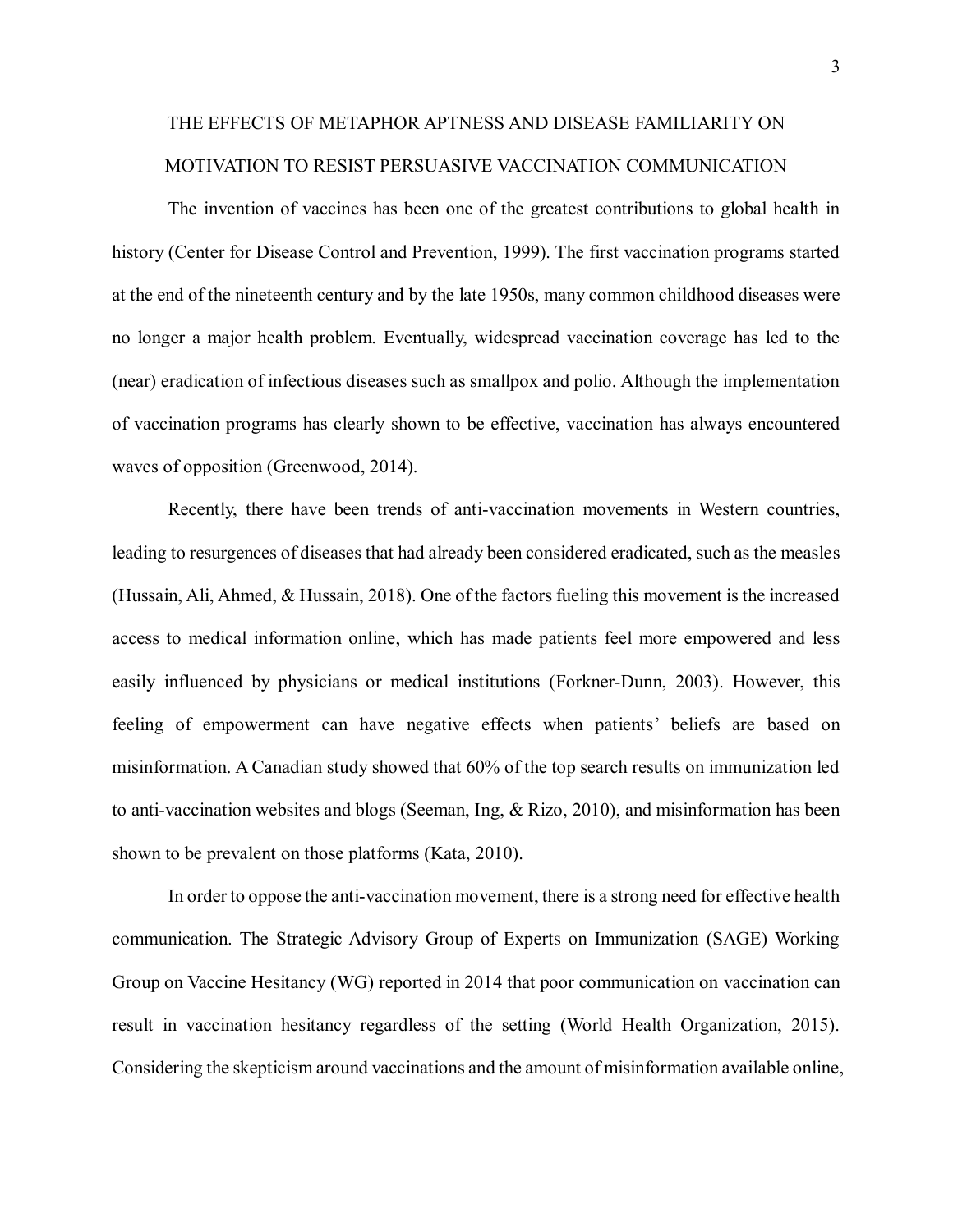it is important that the correct information is accepted as true by the general public. Therefore, it is important that pro-vaccination messages are more persuasive than anti-vaccination messages. To do so, vaccination campaigns should take into account the effects of word choice on persuasiveness of the message. This can be done by paying attention to literary devices such as metaphors.

Metaphors have been shown to increase the persuasiveness of a message, compared to literal descriptions of the same message (Van Stee, 2018). Although the persuasive effects of metaphors have been studied extensively, research mainly took place in the field of advertising. Van Stee's meta-analysis of the persuasive effects of metaphorical messages vs. literal messages (2018) showed that there are too few studies on the topic health communication to generalize the results. It is clear that metaphors can have strong effects on persuasion, but will these effects be as positive in health communication as in advertising? Or would it result in an adverse outcome? Considering the recent trends of unwillingness to vaccinate, it is interesting to search for elements of health communication that contribute to resistance of the message. Therefore, the present study seeks to investigate the role of metaphors in the resistance of vaccination communication.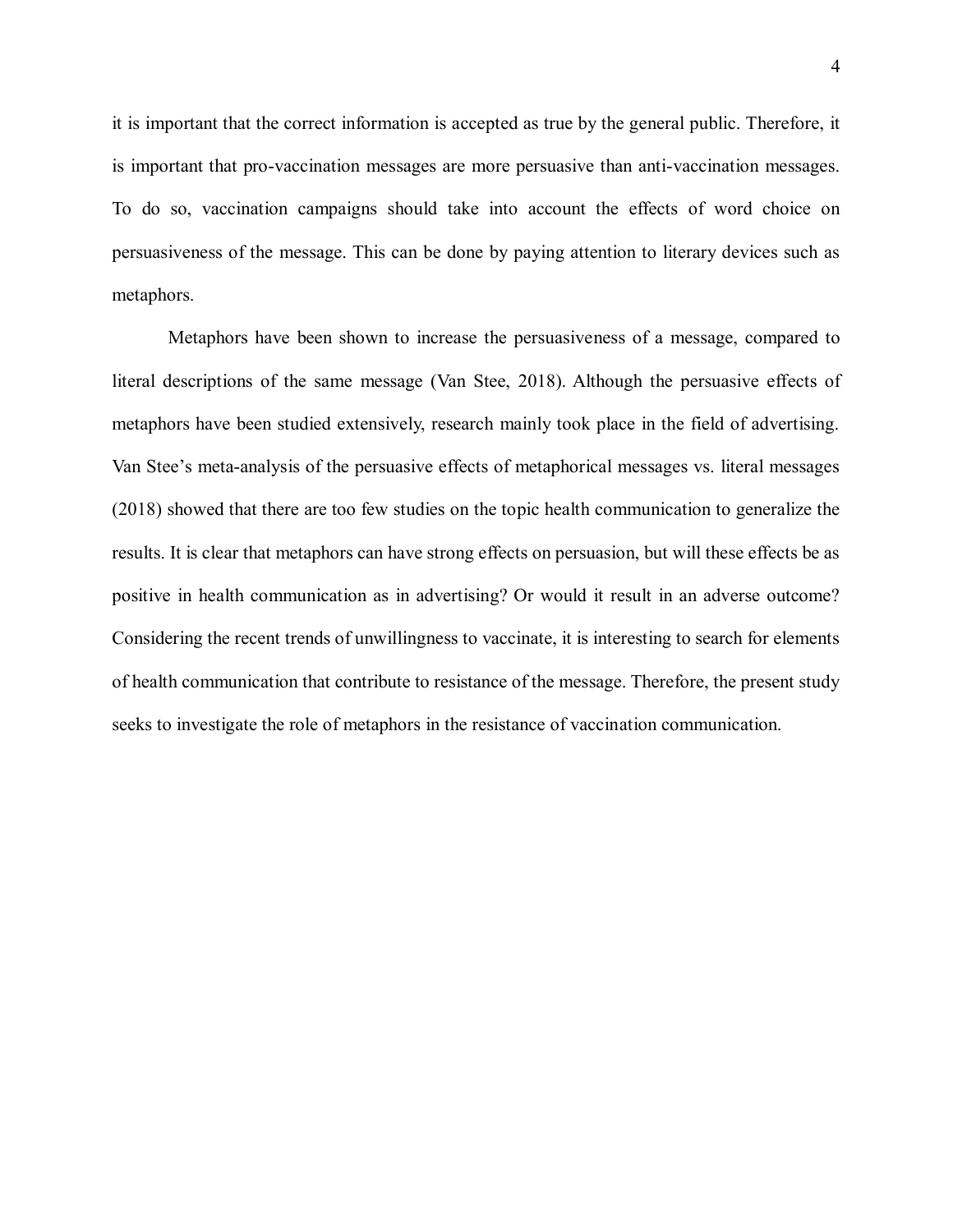#### **Literature review**

Ongoing waves of vaccination opposition have created a demand for effective communication action (Obregón et al., 2009). Goldstein, Macdonald, and Guirguis (2015) listed factors of health communication that influence the willingness to vaccinate. They concluded that pro-active communication is necessary, communication should be a two-way process, and different communication models and tools are appropriate for different situations. However, not only the communication strategy provides room for persuasive elements, but also the message content. A widely discussed topic in vaccination communication is framing, although results have been inconsistent across studies and are often dependent on external factors (Penţa & Băban, 2018). Previously, gain-framed appeals were recommended and considered to be more effective, with slogans like 'The influenza vaccine will protect your income' (Webber, 2003). However, recent meta-analyses showed no significant difference in persuasiveness between gain and loss-framed appeals, and even speculated that loss-framed appeals would be more effective, using statements such as 'If you don't vaccinate your child, your child won't be protected against disease'(O'Keefe & Jensen, 2007; O'Keefe & Nan, 2012).

Perhaps, this suggests that vaccination communication research would benefit from a shift in focus. Metaphor research might yield more consistent results, since studies in other domains already showed that the persuasive effects of metaphor use can be substantial (Van Stee, 2018). For example, metaphors in advertisements led to higher purchase intention, metaphors in criminal reports led to a higher sentence being perceived as appropriate, and metaphors in wildfire reports led to increased perceived severity and risk of the issue among readers (Van Stee, 2018; Vasquez, Loughnan, Gootjes‐Dreesbach, & Weger, 2014; Matlock, Coe, & Westerling, 2017). Some experimental research suggests that the use of metaphors is also effective in vaccination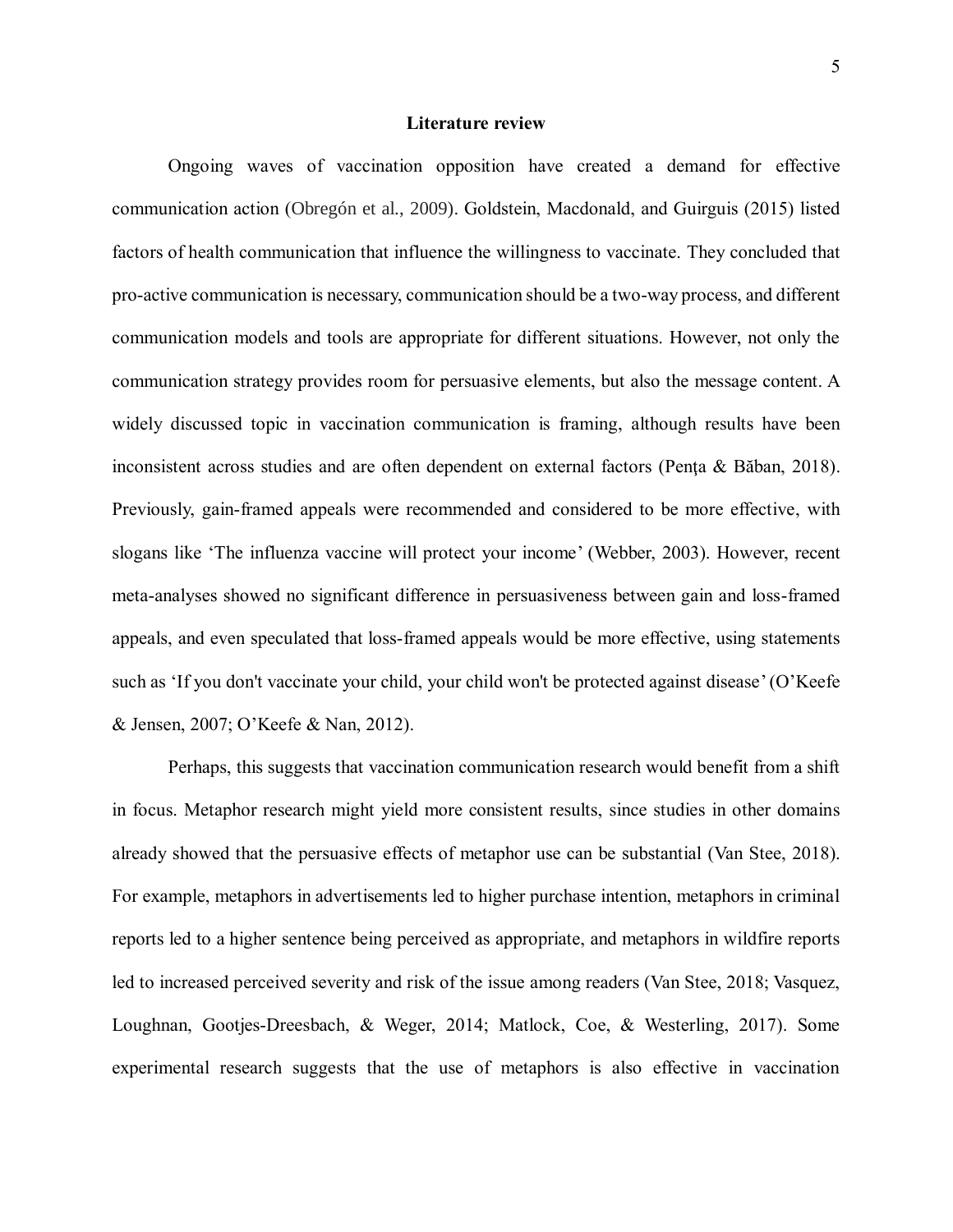communication, resulting in higher willingness to vaccinate (Scherer, Scherer, & Fagerlin, 2015). The study showed that people who read a message in which the flu was described with a metaphor were more likely to get a flu vaccination than people who read a literal message about the flu.

Lakoff and Johnson's (1980) Conceptual Metaphor Theory (CMT) posits that metaphors are fundamentally related to understanding and thought processing. Metaphors consist of a target domain and a source domain. According to the CMT theory, the target domain is an abstract concept that is difficult to comprehend, while the source domain is concrete and more easily processed. Metaphors take elements from the source domain to describe a concept in the target domain. For example, to report on the prevention of a measles outbreak (target domain), one could use words from the source domain 'war': 'We must win the war against measles'. The choice of source domain is particularly powerful, as it has been shown that the topic that is used to describe the target domain influences the way the message is perceived (Ottatti, Renstrom, & Price, 2014). Any associations the reader has with the word choice of the metaphor (source domain) are - to some extent – projected onto the content of the message (target domain). Consequently, using a source domain with particularly negative or positive associations can have a negative or positive effect on the perception of the message.

With all metaphors, the source domain and target domain have similarities or overlap in meaning. However, the extent to which the source and target domain overlap can differ. This can be measured as the aptness of a metaphor (Jones & Estes, 2006). Aptness of the metaphor can be used to differentiate between different metaphors. In order to categorize a metaphor as apt, the source domain of the metaphor should have a salient feature in common with the target domain. It should also meet the condition that this common feature is relevant to the topic. To illustrate with an example from Jones & Estes (2006): 'That fashion model is a rail' would be an apt metaphor,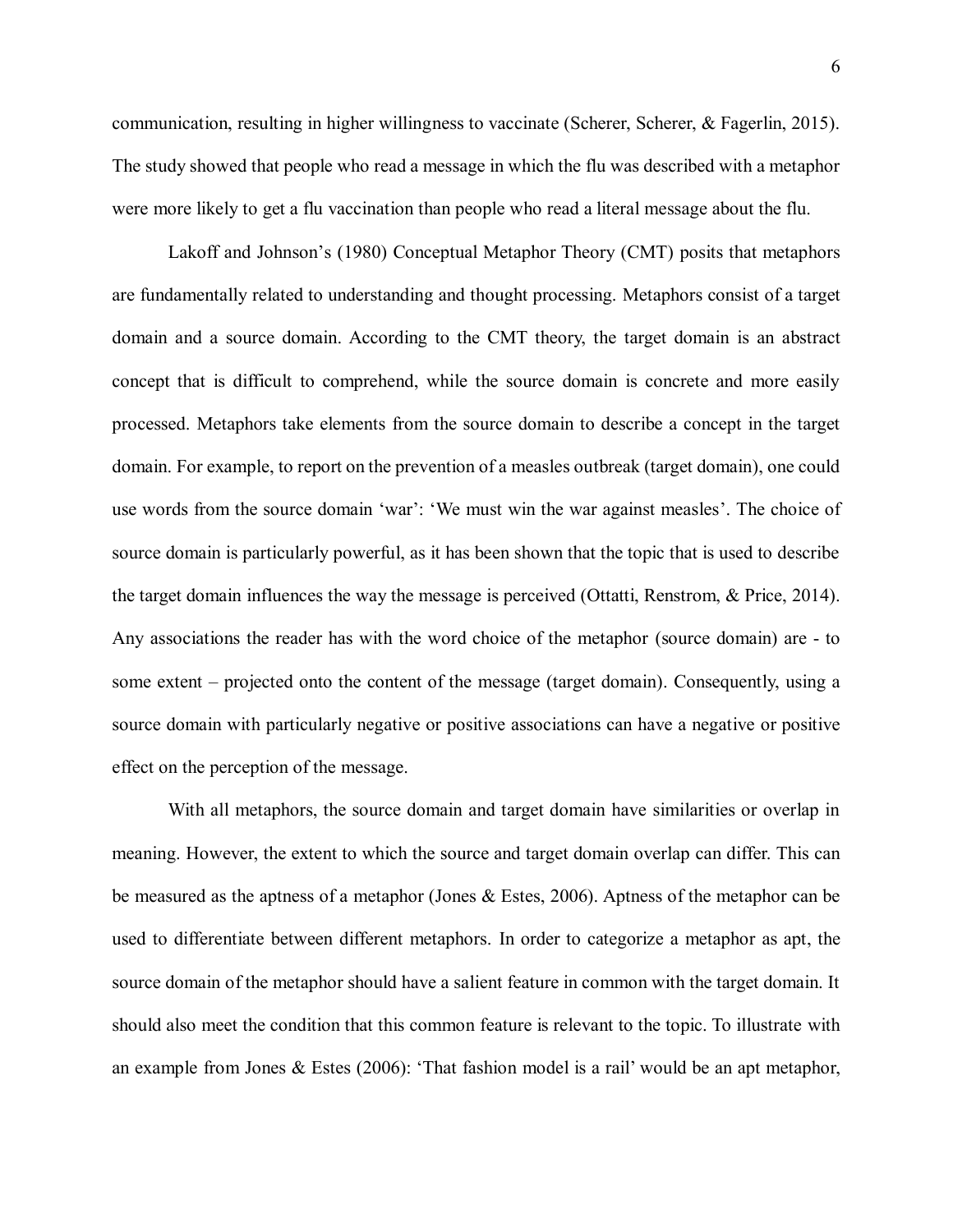with the common feature being their extreme thinness. A less apt metaphor can be illustrated with an example by Glucksberg and McGlone (1999): the source domain 'butcher' can be applied as a metaphor on target domains that share the characteristic 'bungling'. However, there is more overlap with a surgeon who butchers a medical procedure than with a pianist who butchers a classical piece of music. The surgeon would create a bloody mess, causing physical suffering, similarly to a butcher, while the pianist's butchering would only result in artistic suffering. According to Glucksberg and McGlone's (1999) example, 'The pianist is a butcher' would therefore be a less apt metaphor than 'The surgeon is a butcher'. Moreover, the common feature should be relevant to the topic. 'Bungling' a job has more consequences for skilled professionals than for unskilled workers, and thus, 'My filing clerk is a butcher' would also be a less apt metaphor (Glucksberg & McGlone, 1999).

Research in the field of psychology and language showed that aptness influences processing fluency; a highly apt metaphor is more easily processed than a metaphor with low aptness (Blasko & Connine, 1993; Chiappe & Kennedy, 1999; Jones & Estes, 2006). This introduces a scenario in which metaphors would not have a persuasive function, but the opposite: cause resistance. Low processing fluency tends to evoke negative feelings towards the message and could therefore elicit resistance to its content (Briñol, Tormala, & Petty, 2013). Bullock, Colón Amill, Shulman, & Dixon (2019) showed an increased resistance to scientific information when processing fluency was low caused by the use of jargon. Resistance was measured in the form of motivation to resist persuasion (MRP), which refers to a person's motivation to counterargue and oppose the persuasive nature of the message (Nisbet, Cooper, & Garret, 2015).

Since the use of low aptness metaphors has the same effect as jargon (decreased processing fluency), it could also have the same effect on motivation to resist persuasion. Therefore, low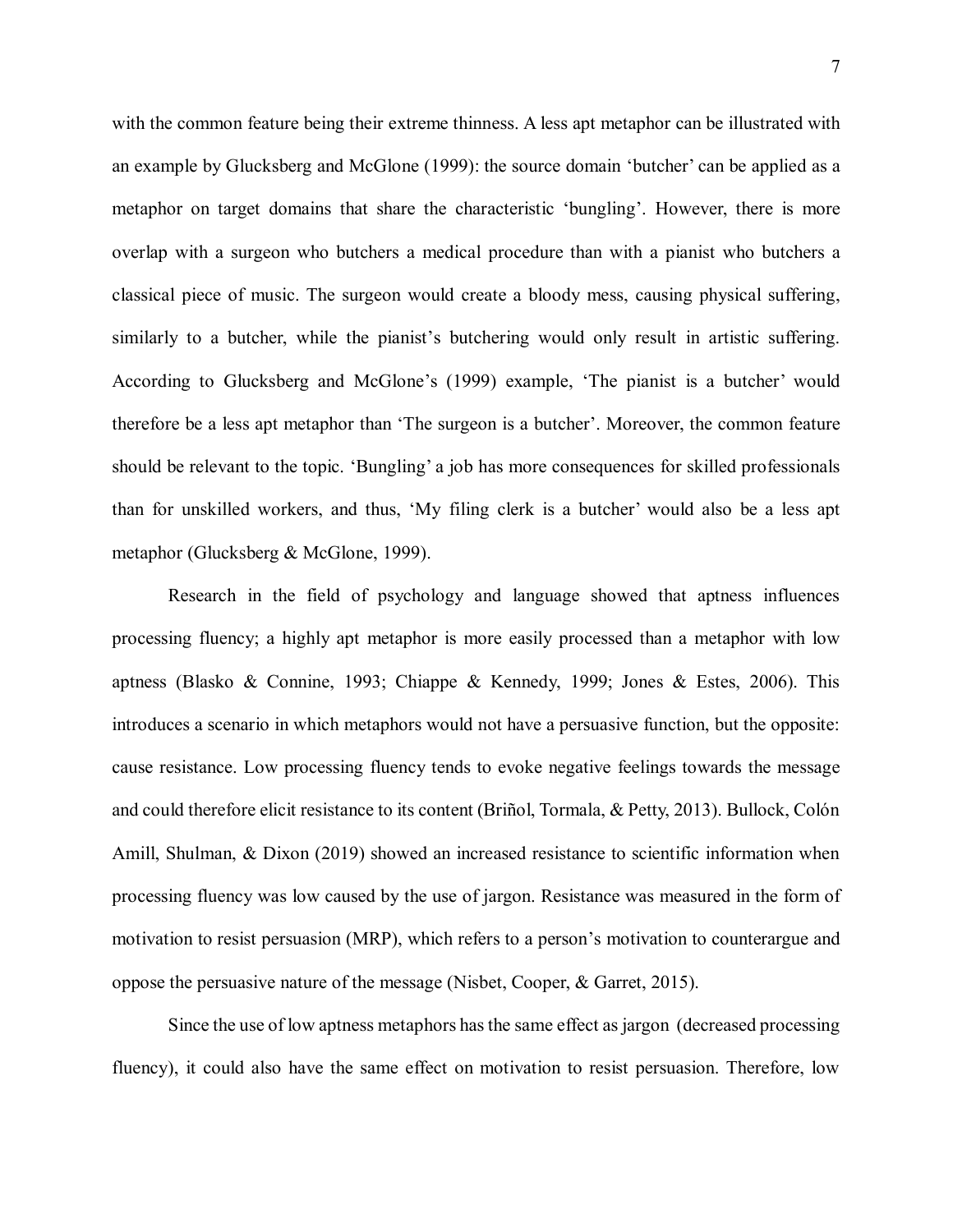aptness metaphors used in vaccination communication may contribute to resistance of the message content. This leads to the following hypothesis:

*H1: A metaphor with low aptness leads to a higher motivation to resist persuasion than a metaphor with higher aptness.*

For some diseases, persuasion in vaccination communication is more important than for others. For infectious diseases such as the flu, herd immunity is crucial to protect non-immune individuals (Temoka, 2013). In order to protect herd immunity, it is crucial that the vaccination coverage of the population maintains above a certain level – dependent on the infectiousness of the disease (Oldfield & Stewart, 2016). One of the factors that can contribute to a person's decision to get vaccinated is their perceived risk, which is defined as perceived vulnerability to a disease (Janz & Becker, 1984). Park (2012) showed that intention to get vaccinated is significantly higher when a message described a disease to have a high chance of transmission versus when the disease was described to have a low chance of transmission. Familiar diseases like the flu are commonly known to be highly transmissible, so the susceptibility of contracting the disease is high. Patients would then be more likely to be persuaded by vaccination communication for such a disease.

On the other hand, Bond and Nolan (2011) found that perceived risk is generally higher for unfamiliar diseases compared to diseases familiar to the patient, because unfamiliar diseases tend to evoke vivid images of severe outcomes. This would imply that persuasive vaccination communication is not likely to be resisted. It seems that perceived risk can be looked at from different perspectives: on the one hand there is the risk of contracting the disease, on the other hand the risk of severe harm caused by a disease. This would provide arguments for both familiar and unfamiliar diseases to result in either increased or decreased motivation to resist persuasion. The multifaceted aspect of disease familiarity, combined with the lack of research of the effects of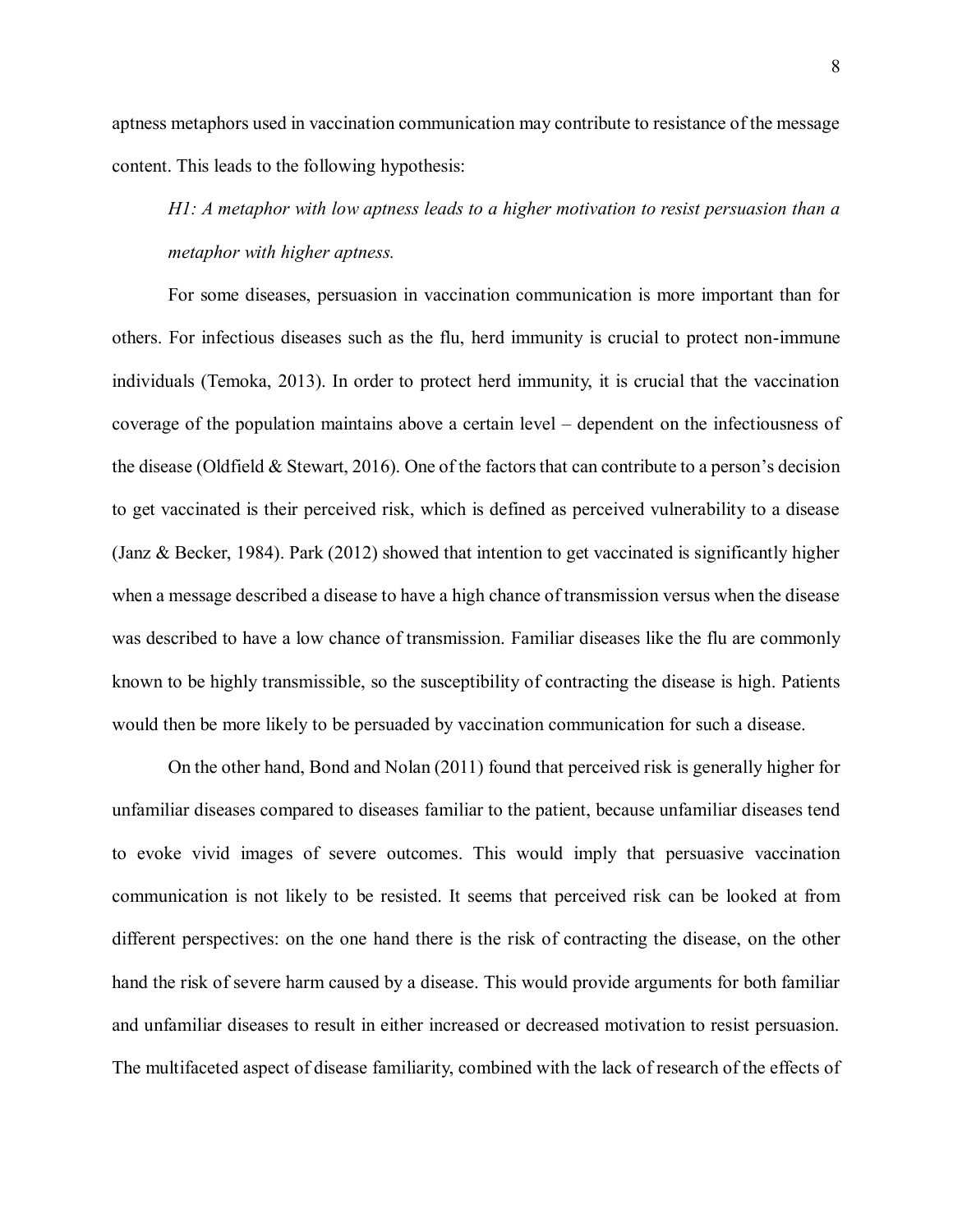disease familiarity on motivation to resist persuasion leads to its effects being unpredictable. Therefore, an exploratory research question was composed:

*RQ1: What are the effects of familiarity of the disease on motivation to resist persuasion in vaccination communication?*

The present study will investigate the effect of metaphor aptness on vaccination resistance of different types of diseases: familiar and unfamiliar. Metaphors with low aptness tend to cause lower processing fluency than metaphors that are highly apt (Blasko & Connine, 1993; Chiappe & Kennedy, 1999; Jones & Estes, 2006). It is therefore expected that a metaphor with low aptness will lead to a higher motivation to resist persuasion than a metaphor with higher aptness. Familiarity with the described disease can influence risk perception (Bond and Nolan, 2011; Janz & Becker, 1984; Park, 2012). Risk perception can then influence motivation to resist persuasion: the disease that causes lower risk perception is expected to evoke more motivation to resist vaccination persuasion than the disease with higher risk perception. However, it is not yet clear whether a familiar or unfamiliar disease can be expected to cause higher risk perception. Therefore, it is unclear how the effect of metaphor aptness on motivation to resist persuasion will differ between the familiar and unfamiliar disease. To investigate how these factors interact with each other, a second exploratory research question was formulated:

*RQ2: To what extent will the effects of type of metaphor on motivation to resist persuasion be different for a familiar disease versus an unfamiliar disease?*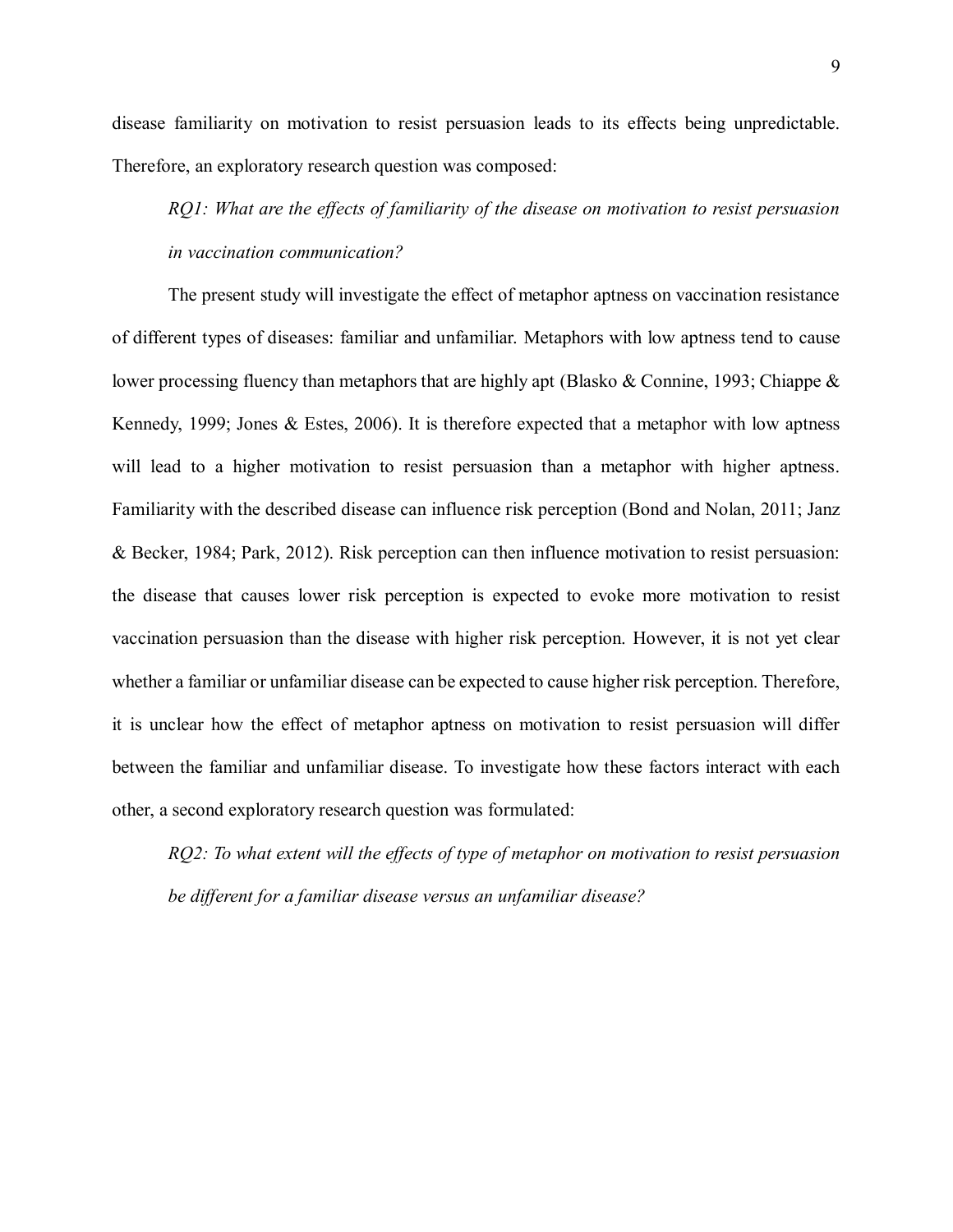#### **Method**

To investigate the effects of metaphor aptness and disease familiarity on motivation to resist vaccination persuasion, an experiment in the form of an online survey was carried out.

#### **Materials**

This research measured the effect of type of metaphor and type of disease on motivation to resist persuasion. Type of metaphor was a nominal variable with three levels: a high aptness metaphor, low aptness metaphor, and non-metaphor as a control group. For the high aptness metaphor, words and phrases from the 'weed' source domain were used to describe the disease. The definition of weed is "a plant that is not valued where it is growing and is usually of vigorous growth" or "an obnoxious growth, thing, or person" (Merriam-Webster, n.d.). A virus can be defined as "any of a large group of submicroscopic infectious agents that are capable of growth and multiplication only in living cells, and that cause various important diseases in humans, animals, and plants" (Merriam-Webster, n.d.). This metaphor meets the two conditions of an apt metaphor. The common salient feature is that a virus and a weed both cause unwanted growth. This feature is relevant to the topic of disease prevention: the unwanted growth of a virus inside the body is what causes a disease.

As a low aptness metaphor, 'beast' was used as a source domain. Beast is mainly defined as "animal", but can also be defined as "something formidably difficult to control or deal with" (Merriam-Webster, n.d.). While the latter definition could be related to a virus, it is not a shared salient feature across the definitions of both domains. Not all viruses are difficult to control or deal with; most viruses don't form a major threat to a person's health and the body will be able to recover without medication (Raff, Alberts, Lewis, Johnson, & Roberts, 2002). Therefore, this is not an inherently salient feature to the definition of the word virus. The effectiveness of these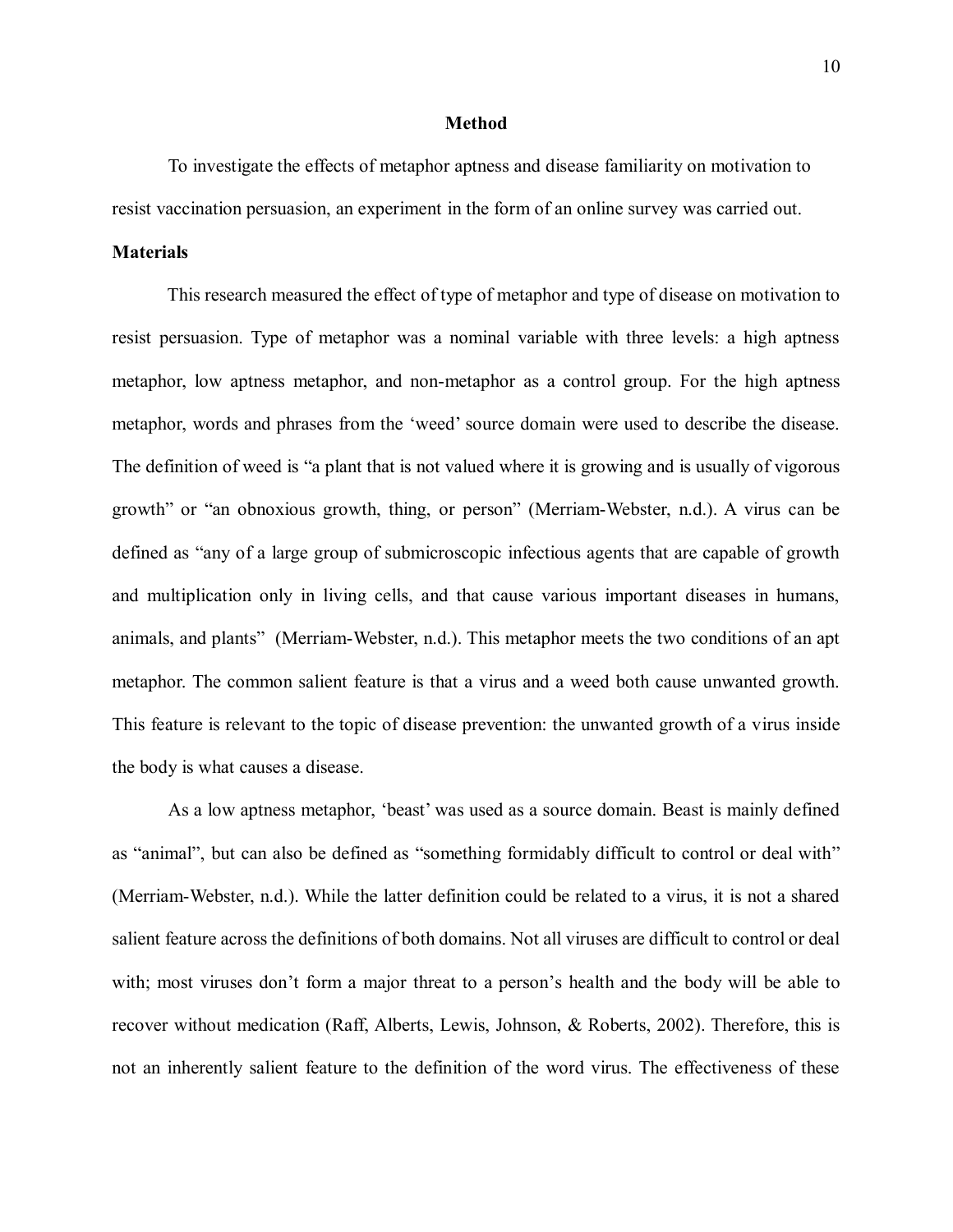measures were pretested (see: next section) and a non-metaphor condition was added as a control group in the main experiment.

Additionally, the effect of familiarity of disease was measured. The nominal variable consisted of two levels: familiar disease and unfamiliar disease. Familiar disease was operationalized as influenza (the flu); an infectious disease caused by an influenza virus that affects the respiratory system ("Influenza (seasonal)", 2018). In the Netherlands, there is a yearly flu epidemic with a duration of nine weeks on average ("Griep & Griepprik", 2019). Most patients recover without medical assistance, but for elderly and vulnerable people the virus is a serious health threat and can lead to death. Therefore, a yearly flu vaccine is recommended for these highrisk groups. Since the flu is such a common disease in the Netherlands, it was assumed that it would be familiar to our participants.

Unfamiliar disease was operationalized as tick borne encephalitis (TBE), a disease caused by a virus that is transferred from ticks to humans ("Tekenencefalitis (TBE)", 2019). The virus causes meningitis and patients must be hospitalized to recover. For 1-2% of patients, the disease will result in death. Up until recently, the virus could only be found outside of the Netherlands. However, in 2016 the first infections were found in ticks and deer in the Netherlands and a few patients have been infected since. As TBE has only recently been a local disease and very few Dutch patients have been infected, it was expected that the disease would be unfamiliar to our participants. Since TBE is a novel virus in the Netherlands and only affects around 2000 people per year in Europe ("Tekenencefalitis (TBE)", 2019), it was assumed that the participants were notably less familiar with TBE than with the flu.

The stimulus material consisted of a small text reporting on either the flu or TBE. Scherer, Scherer, and Fagerlin (2015) studied the effect of different types of metaphors on perceived risk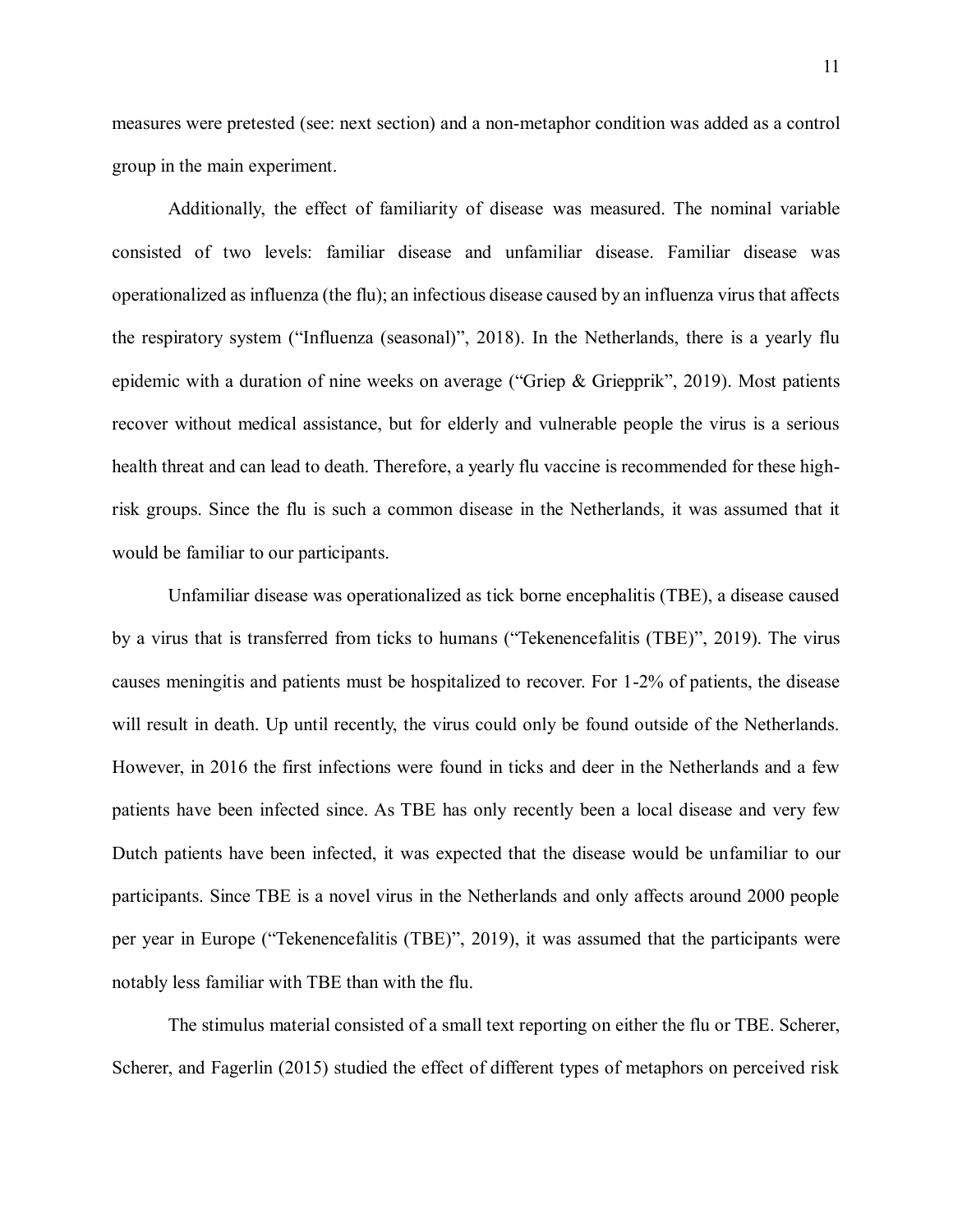of the flu and willingness to vaccinate. The text provided options for both a beast and weed metaphor. Since the present study was so similar to their study, the text from their research was used as a basis but modified. The original text contained two forms of the metaphor, as well as general information about the disease. However, studies have shown that extended metaphors are not necessarily more persuasive than a single metaphor (Reijnierse, Burgers, Krennmayr, & Steen, 2015; Sopory & Dillard, 2002), so the metaphor was mentioned only once in the present stimulus material. The general information about the diseases was specified to the Netherlands to increase participants' sense of involvement with the topic. Since the present study was measuring motivation to resist persuasion, the phrase "Therefore, you really need to get vaccinated against it!" was added to the end of the text as a persuasive element. Without this element, the text was purely informative and lacked any persuasion that could evoke resistance.

Considering the study was conducted in the Netherlands, the text was translated in Dutch in order to recruit a sufficient amount of participants. The definitions of the chosen source domains ('weed' and 'beast') and target domain (virus) were checked in Dutch to ensure that the aptness of the metaphor would remain consistent through translation.

#### **Pretest**

A pretest was conducted to measure whether the two different metaphors used in the stimulus material would be perceived differently with regard to aptness. Participants were asked to evaluate both metaphors: "a virus is a beast that preys on the body" and "a virus is a weed that quickly spreads through the body". They were first presented with the metaphor and then asked to indicate to what extent they agreed with three statements about the metaphor on a seven-point Likert scale ranging from 'strongly disagree' to 'strongly agree'. The statements were derived from Jones & Estes's (2006) definition of an apt metaphor and resulted in the following items: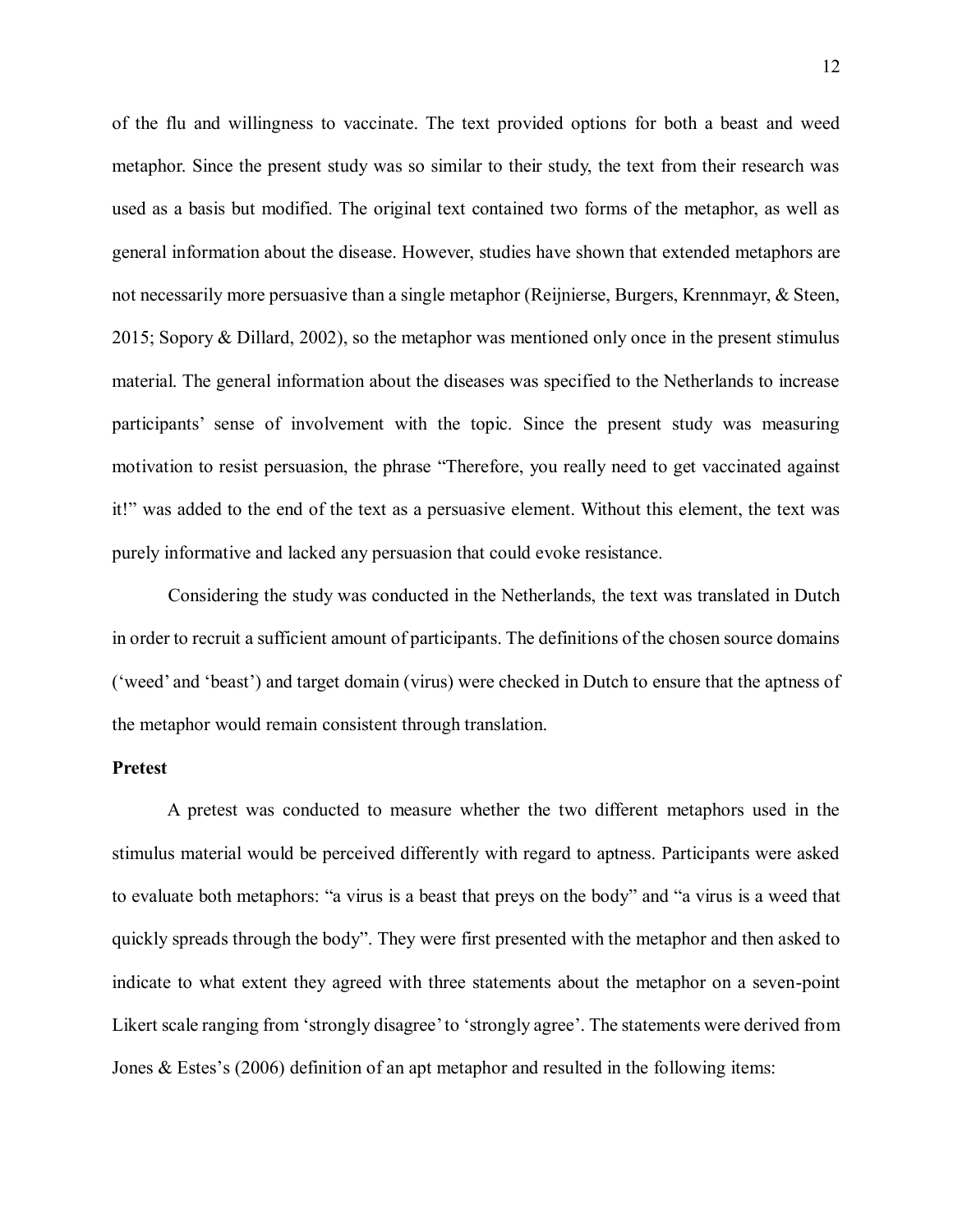- The metaphor seems fitting
- The terms 'virus' and 'beast'/ 'weed' have an important common feature
- The terms 'virus' and 'beast'/ 'weed' have a common feature that is relevant

The reliability was good for aptness of the beast metaphor ( $\alpha$  = .86) as well as aptness of the weed metaphor ( $\alpha = .95$ ). This means the conceptualization of metaphor aptness was also reliable for the main experiment. The question was part of a survey that also measured the participant's familiarity with both metaphors, although the outcomes of these questions were not measured since familiarity with the metaphor is not a factor in the present study. The survey was translated to Dutch for distributional convenience. Only native speakers of Dutch were included in the test to minimize comprehension issues. The pretest had 20 respondents; however, one respondent did not have Dutch as a mother tongue and was therefore excluded. Table 1 shows that the participants' age ranged between 17 and 53 years old, with a mean of 31.16 years (*SD* = 14.32). 57.9% of participants were female and 57.9% of participants had completed an education higher than secondary education.

A paired samples t-test showed a significant difference between aptness for the beast metaphor and aptness for the weed metaphor ( $t$  (18) = 5.30,  $p$  < .001). The weed metaphor ( $M =$ 4.86,  $SD = 1.70$ ) was evaluated as a more apt metaphor than the beast metaphor ( $M = 3.26$ ,  $SD =$ 1.42). These results indicate that there is a sufficient difference in aptness between the beast and weed metaphor and that the metaphors are suitable to represent a low and high aptness metaphor in the main experiment.

Table 1. Demographic characteristics of the pretest participants

| Age – years (SD; range) | $(14.32; 17-53)$ |  |
|-------------------------|------------------|--|
|                         |                  |  |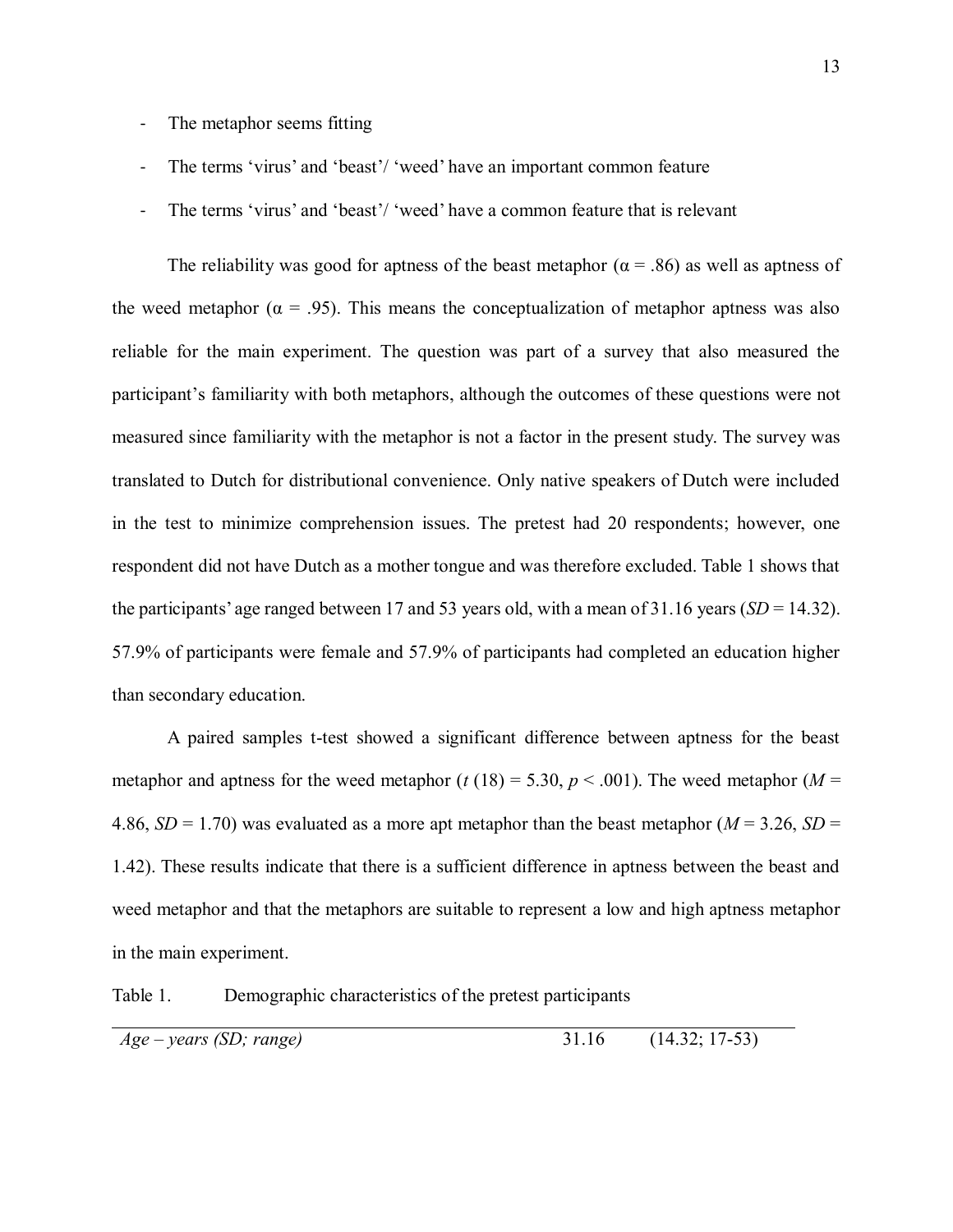| Gender - % $(N)$ |  |  |
|------------------|--|--|
|------------------|--|--|

| Female                               | 57.9 | (11) |
|--------------------------------------|------|------|
| Male                                 | 42.1 | (8)  |
| Education - % $(N)$                  |      |      |
| Secondary education                  | 42.1 | (8)  |
| MBO (Secondary vocational education) | 10.5 | (2)  |
| HBO (Higher professional education)  | 21.1 | (4)  |
| WO (University)                      | 26.3 | (5)  |
|                                      |      |      |

#### **Subjects**

The study had 261 respondents to the questionnaire, of which 84 were excluded. Participants who did not finish the entire questionnaire were excluded (59), and non-native Dutch respondents were excluded to avoid complications due to comprehension issues (5). Some participants were excluded because they took above average time to complete the questionnaire (20). The exclusion criteria for duration were created by first removing the outliers, and then exclude all participants with a duration further than two standard deviations away from the mean (in seconds:  $M = 263.88$ ,  $SD = 147.50$ ). The characteristics of the remaining 187 participants are shown in Table 2. The mean age was  $25.53$  years ( $SD = 10.92$ ), ranging from 16 to 79 years old, and 67.9% of participants were female. The most common highest completed education level was primary or secondary education (49.2%). The background variable education level was originally measured by asking participants to select either primary education, secondary education, MBO, HBO, or WO. However, due to very low frequencies of certain options, primary and secondary education, as well as HBO and WO, were combined in further analyses; yielding three categories for education level. Age (*F* (5, 181) = 1.25, *p* = .288), gender ( $\chi^2(5) = 7.21$ , *p* = .205), education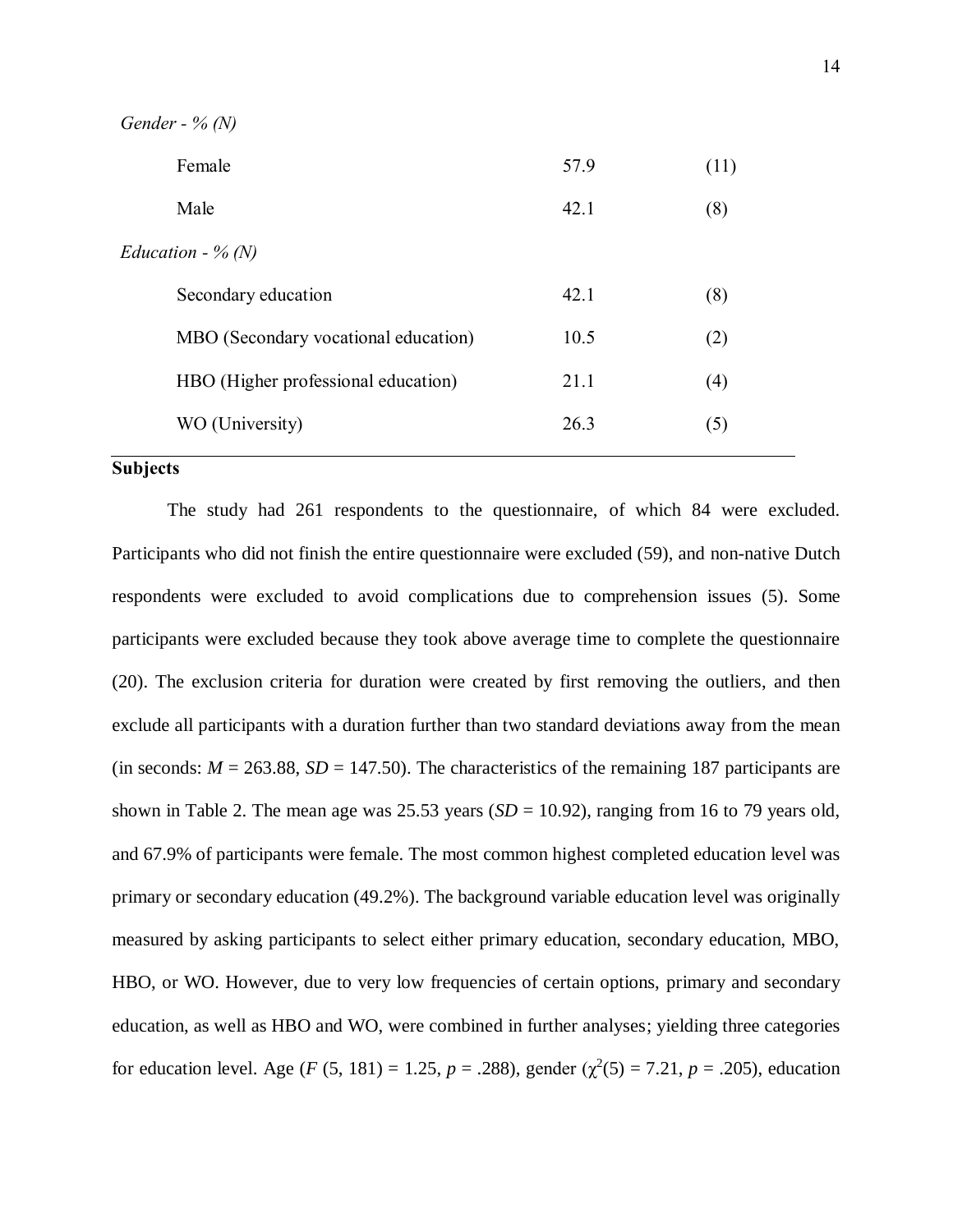level  $(\chi^2(10) = 17.70, p = .060)$ , and survey duration  $(F (5, 181) < 1)$  were distributed evenly across all conditions.

| $Age - years (SD; range)$            | 25.53 | $(10.92; 16-79)$ |
|--------------------------------------|-------|------------------|
| Gender - % $(N)$                     |       |                  |
| Female                               | 67.9  | (127)            |
| Male                                 | 32.1  | (60)             |
| Education - $% (N)$                  |       |                  |
| Primary/secondary education          | 49.2  | (92)             |
| MBO (Secondary vocational education) | 5.9   | (11)             |
| HBO/WO<br>professional<br>(Higher)   | 44.9  | (84)             |
| education/University)                |       |                  |

| Table 2. | Demographics characteristics of the participants |  |  |
|----------|--------------------------------------------------|--|--|
|          |                                                  |  |  |

#### **Design**

The experiment had a 2x3 between-subjects design. Participants read about the flu with a beast metaphor or weed metaphor, or about TBE with a beast metaphor or weed metaphor. A control group was added for both the flu and TBE, with no metaphor used in the text.

#### **Instrumentation**

This study measured the effects on the ratio variable motivation to resist persuasion (MRP). The conceptualization of MRP was based on Nisbet et al.'s study (2015) that measured the effects of political dissonance in science communication on MRP. MRP consists of a combination of two concepts: counterarguing and reactance. Counterarguing refers to the generation of thoughts that are contradictory or conflicting with the persuasive argument (Slater & Rouner, 2002). Reactance is based on Brehm's reactance theory (1966), which posits that recognition of a persuasive appeal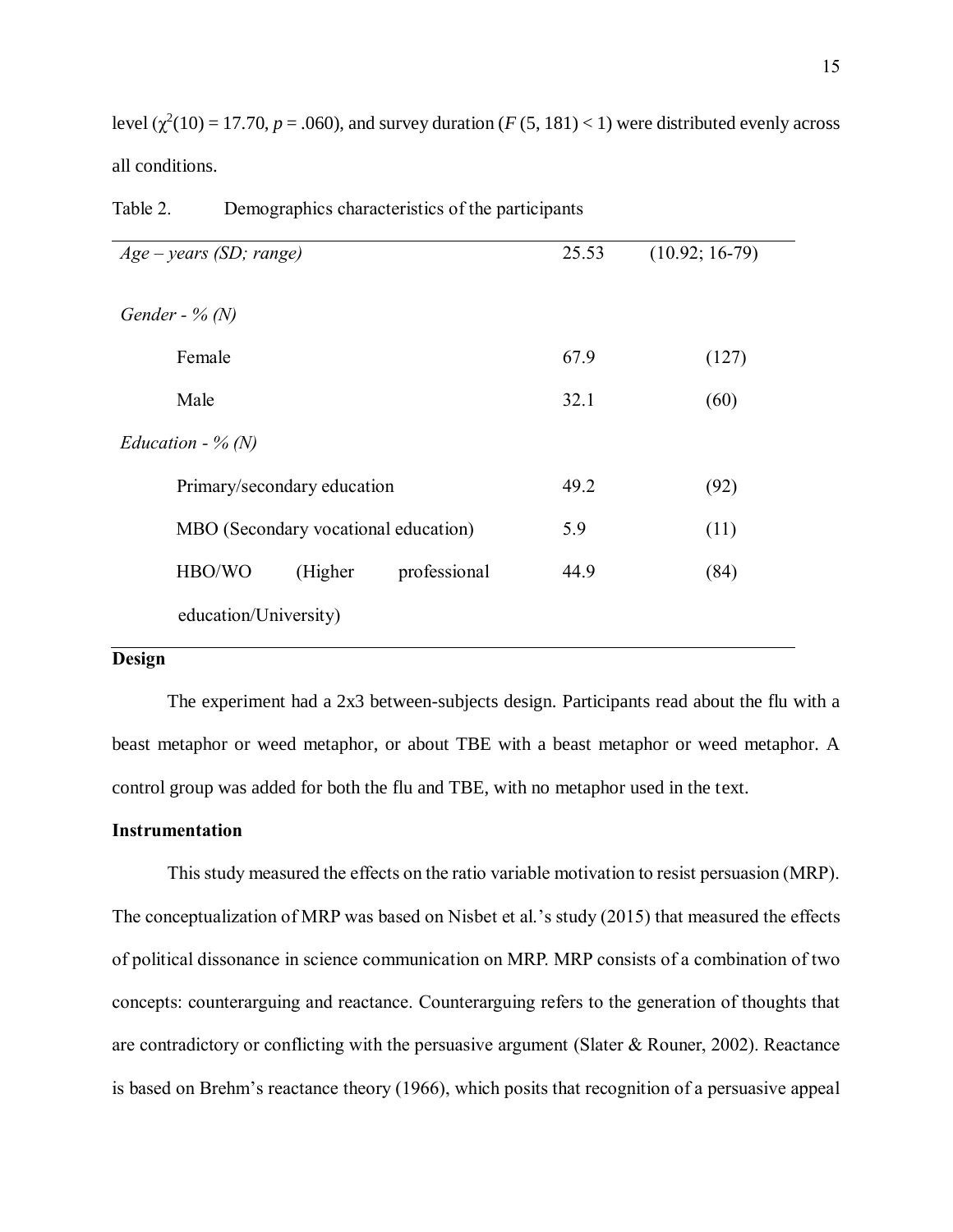automatically leads to an oppositional response. Nisbet's scale for MRP consisted of eleven items that were measured on a seven-point Likert scale ('strongly disagree' – 'strongly agree'). The items contained statements such as "the text tried to pressure me to think a certain way" and "I found myself thinking of ways I disagreed with the information in the text". The complete scale can be found in Appendix 1. The reliability of the items was good ( $\alpha = .83$ ). The items were translated to Dutch to match the stimulus texts. Some items were reverse-coded (RC) to avoid negative response bias.

#### **Procedure**

This study was conducted through the online survey software Qualtrics. The questionnaire was distributed through social media and personal networks and participation was on a voluntary basis. Participants were first asked questions to provide some personal characteristics (native language, age, gender, education level), and were then presented a text with one of the six text versions. After reading the text and proceeding to the questionnaire, there was no option to go back and re-read the text. This measure was taken to prevent the participants from re-evaluating the text after they have seen the questions and may have guessed the research intention. They then evaluated the text by filling out the seven-point Likert scales which measured MRP. Since the survey was part of multiple researches, participants were also asked questions about vaccination intention and attitude towards the text, which were not discussed in the present study. The order in which the different question blocks were presented to the participant was randomized. Afterwards, participants were asked a control question whether they noticed the metaphor, and if yes, followed by an open question asking which metaphor. These control question were asked lastly, because asking them first may have steered the focus of the participants too much towards the research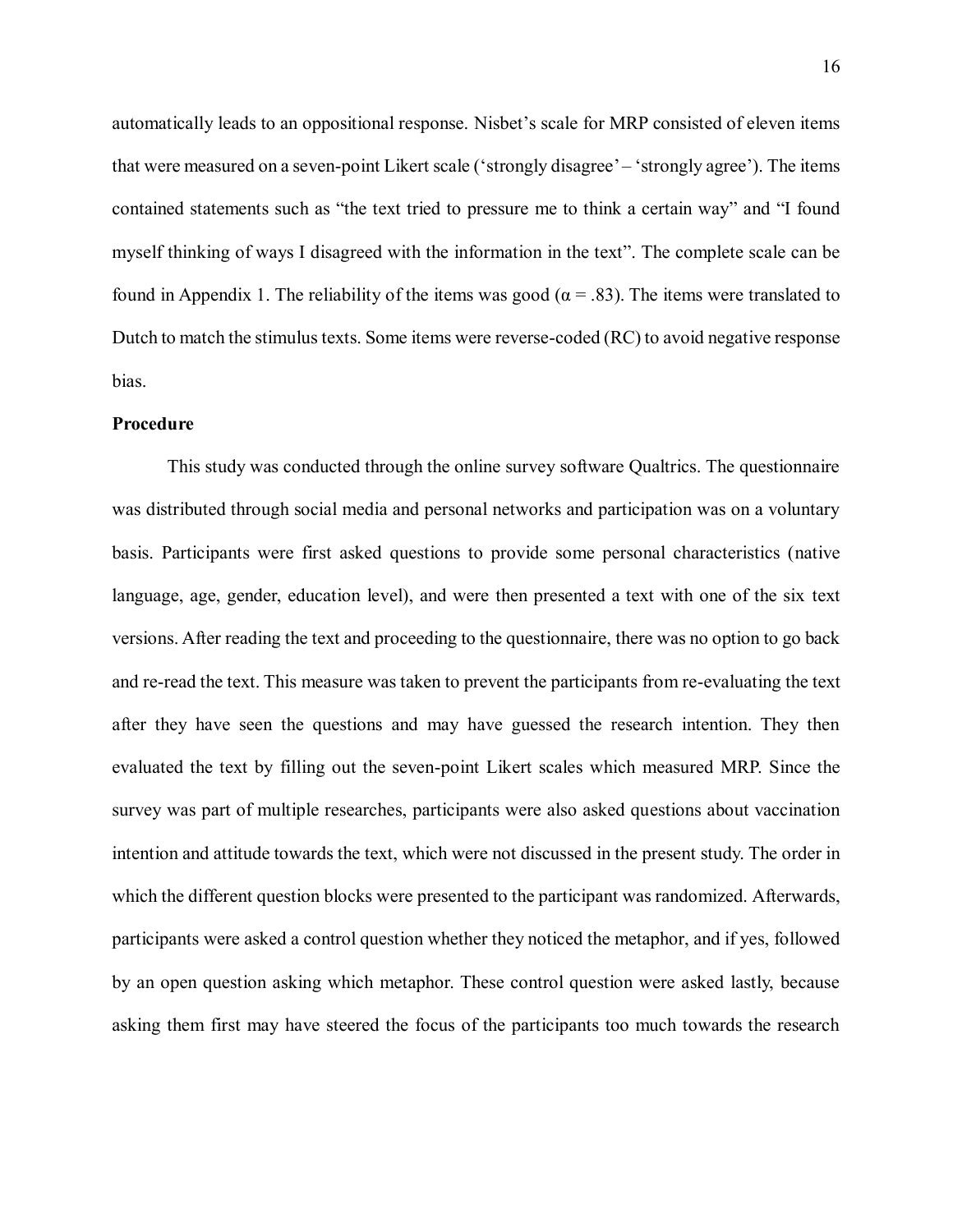intention before filling out the questionnaire. Finally, they were thanked for participation. The complete questionnaire can be found in Appendix 2.

### **Statistical treatment**

Cronbach's alpha was used as a measure to determine the reliability of the dependent variables consisting of multiple items. One-way analyses of variance and Chi-square tests were done to check the distribution of participant characteristics across conditions. Additional Chisquare tests were carried out to check the text manipulations. A two-way analysis of variance was carried out to find any main and/or interaction effects of the independent variables.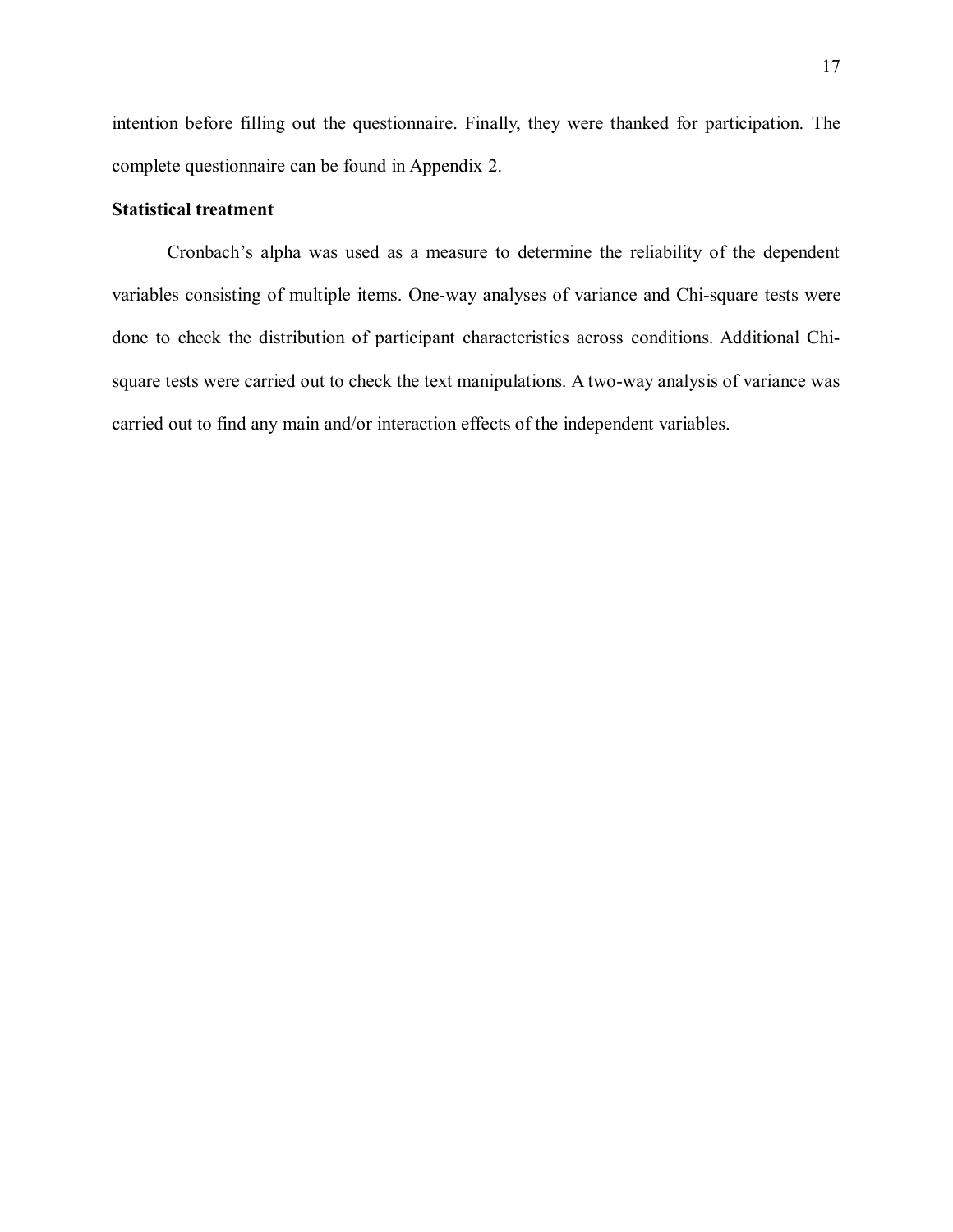#### **Results**

The purpose of this study was to measure the effects of aptness of metaphors on the reader's motivation to resist persuasion (MRP), as well as the effects of familiarity of a disease on the reader's MRP, and to investigate a potential interaction between the two variables.

#### **Manipulation checks**

A Chi-square test showed a significant relation between type of metaphor and respondents' ability to correctly answer the first control 'Did you notice a metaphor in the text you read?' ( $\square^2$ )  $(2) = 17.64$ ,  $p < .001$ ). Table 3 shows that respondents who read a text that did not contain a metaphor (83.1%) answered the control question correctly relatively more often than respondents who read a text with the beast (49.2%) or weed metaphor (55.7%). Another Chi-square test showed a significant relation between type of disease and respondents' ability to correctly recognize the presence of a metaphor ( $\Box^2$  (1) = 21.28, *p* < .001). Table 4 shows that respondents who read a text about the flu (80%) answered the control question correctly relatively more often than respondents who read a text about TBE (47.4%).

Table 3. Frequencies and percentages (between brackets) of correct or incorrect recognition of metaphor presence in function of type of metaphor.

|                    | No metaphor | Beast metaphor | Weed metaphor | Total     |
|--------------------|-------------|----------------|---------------|-----------|
| Correct metaphor   | 54 (83.1)   | 30(49.2)       | 34(55.7)      | 118(63.1) |
| recognition        |             |                |               |           |
| Incorrect metaphor | 11(16.9)    | 31(50.8)       | 27(44.3)      | 69 (36.9) |
| recognition        |             |                |               |           |
| Total              | 65 (100)    | 61 (100)       | 61 (100)      | 187 (100) |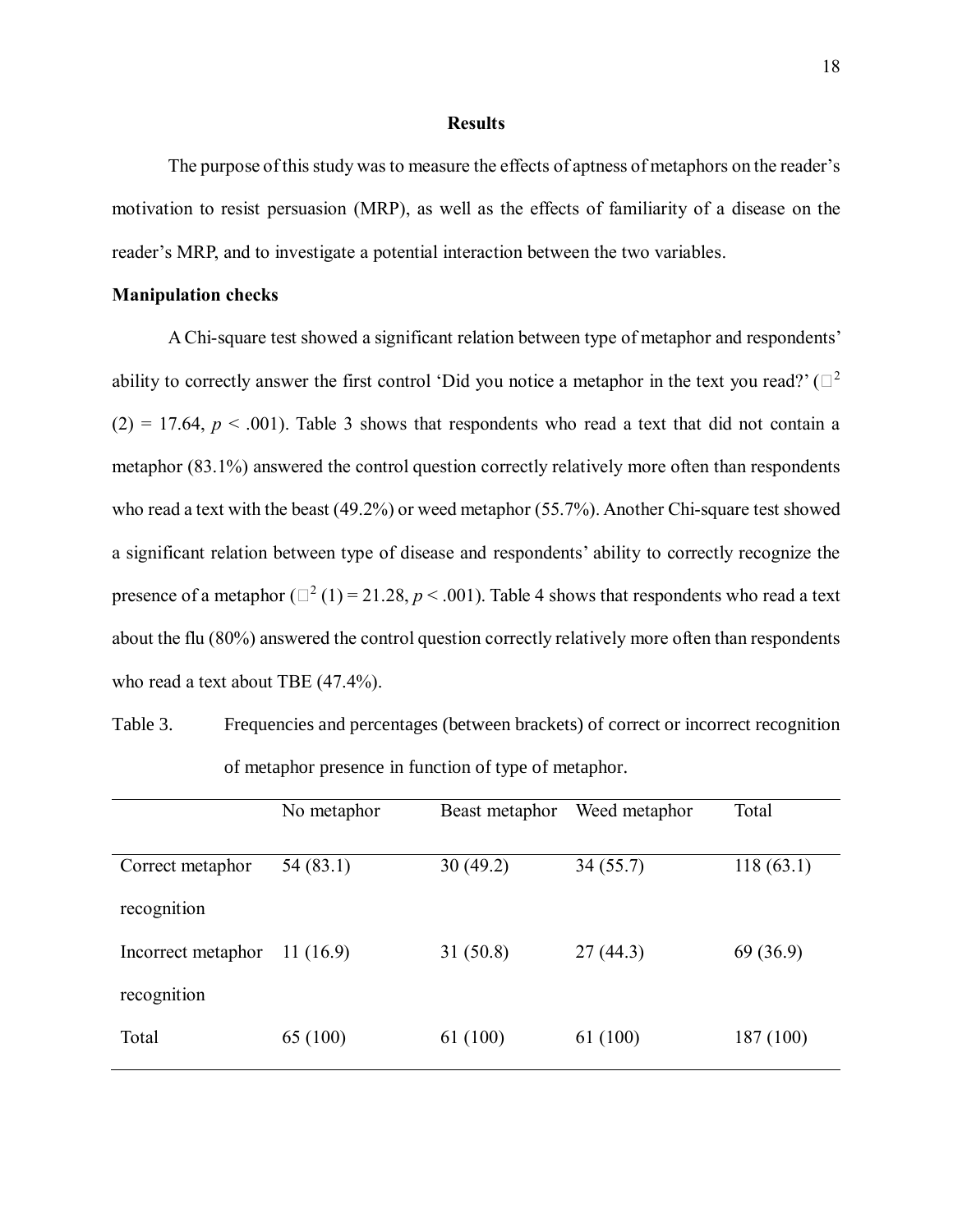Table 4. Frequencies and percentages (between brackets) of correct or incorrect recognition of metaphor presence in function of type of disease.

|                          | Flu      | <b>TBE</b> | Total     |
|--------------------------|----------|------------|-----------|
|                          |          |            |           |
| Correct recognition of   | 72 (80)  | 46(47.4)   | 118(63.1) |
| metaphor presence        |          |            |           |
| Incorrect recognition of | 18(20)   | 51 (52.6)  | 69 (36.9) |
| metaphor presence        |          |            |           |
| Total                    | 90 (100) | 61 (100)   | 187 (100) |

For respondents who read a text containing a metaphor and who answered the first control question correctly, a Chi-square test showed no significant relation between type of metaphor and the ability to recall the metaphor correctly ( $\Box^2$  (3) = 3.63, *p* = .304). However, another Chi-square test did show a significant relation between type of disease and the ability to recall the metaphor correctly ( $\Box^2$  (1) = 6.63, *p* = .010). Table 5 shows that respondents who read about the flu (75.6%) were relatively better at recalling the metaphor at the end of the experiment than respondents who read about TBE (42.1%).

Table 5. Frequencies and percentages (between brackets) of correct or incorrect recall of the metaphor in function of type of disease.

|                                     | Flu      | TBE      | Total    |
|-------------------------------------|----------|----------|----------|
| Correct metaphor recall             | 34(75.6) | 8(42.1)  | 42(65.6) |
| Incorrect metaphor recall 11 (24.4) |          | 11(57.9) | 22(34.4) |
| Total                               | 45(100)  | 19 (100) | 64 (100) |
|                                     |          |          |          |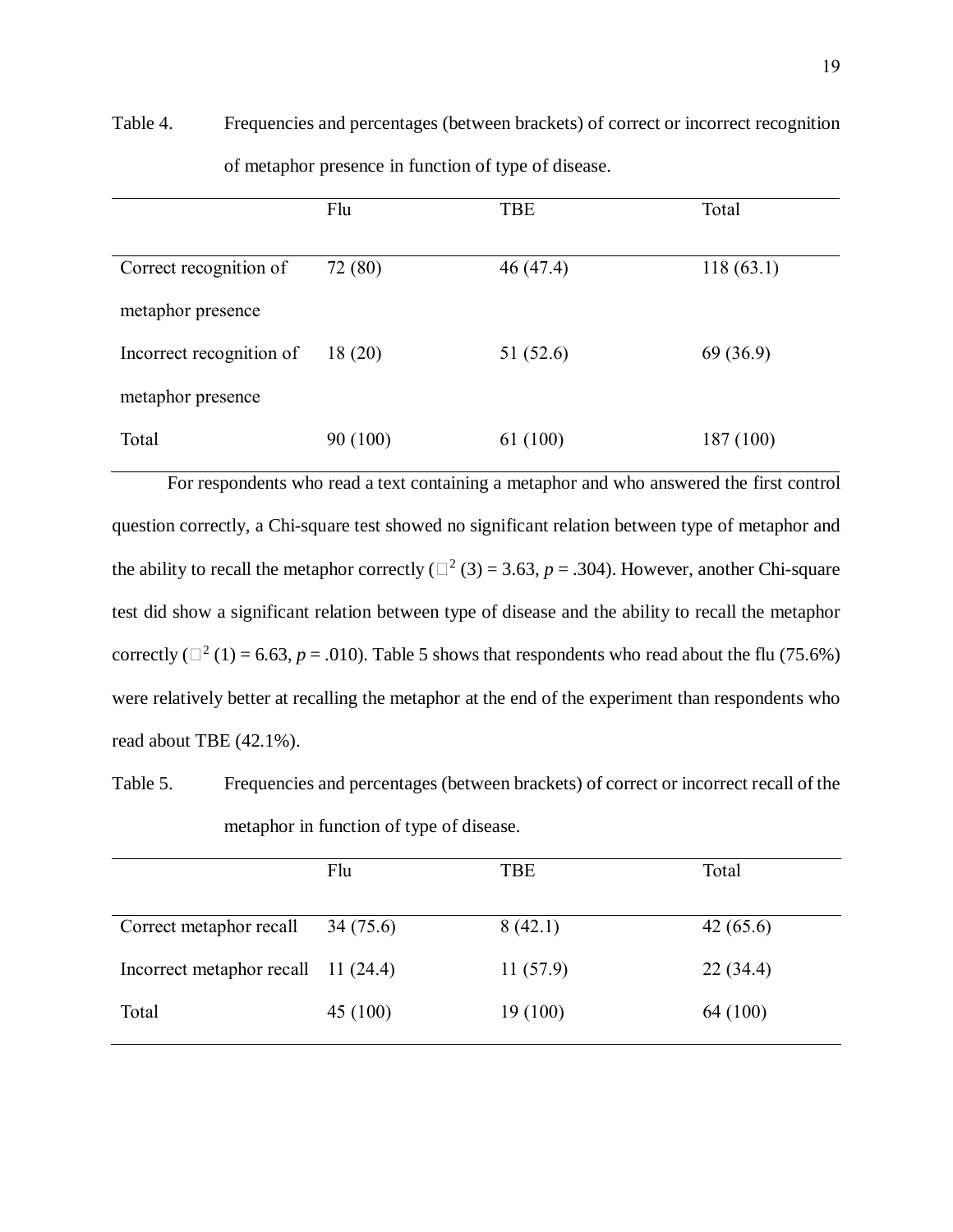#### **Motivation to resist persuasion**

A two-way analysis of variance showed no significant main effect of type of metaphor on MRP  $(F (2, 181) = 2.75, p = .067)$ , nor a main effect of type of disease on MRP  $(F (1, 181) < 1)$ . However, an interaction effect was found between type of metaphor and type of disease (*F* (2, 181)  $= 4.42$ ,  $p = .013$ ), which is illustrated in Figure 1.



Figure 1. The means of MRP per metaphor and disease condition

Separate one-way analyses of variance showed there were only differences between the disease types in the no metaphor  $(F (1, 63) = 5.31, p = .024)$  and highly apt weed metaphor condition  $(F(1, 59) = 4.06, p = .049)$ . There were no differences between the two disease types in the less apt beast metaphor condition  $(F(1, 59) < 1)$ . When the text contained no metaphor, MRP was significantly higher for the unfamiliar disease TBE ( $M = 4.83$ ,  $SD = 0.74$ ) than for the familiar disease the flu ( $M = 4.33$ ,  $SD = 0.99$ ), as shown in Table 6. Contrarily, when the text contained the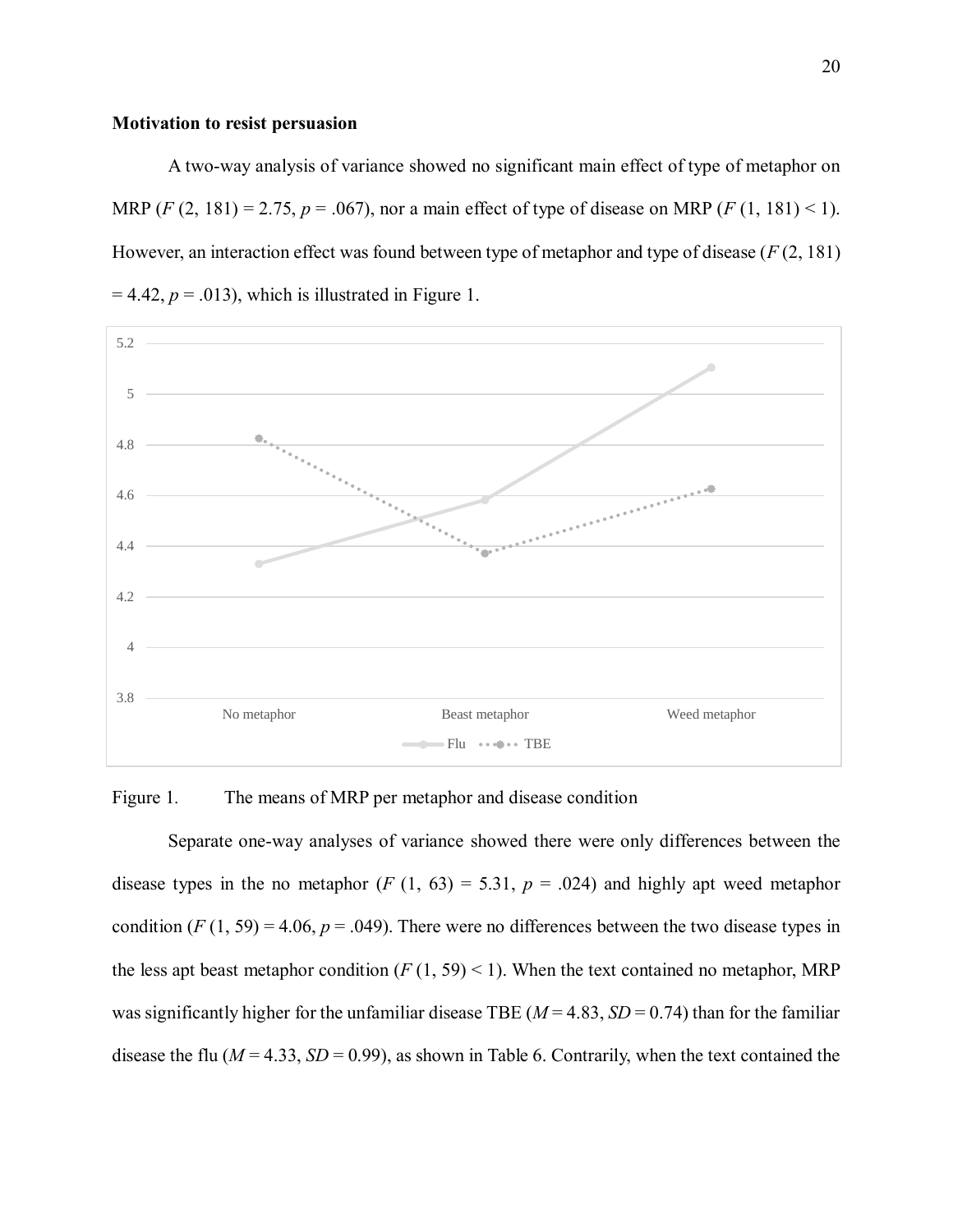weed metaphor, MRP was significantly higher for the flu ( $M = 5.11$ ,  $SD = 0.81$ ) than for TBE ( $M$  $= 4.63, SD = 1.03$ ).

Table 6. Means, standard deviations and *n* for MRP in function of metaphor type and disease

| Type of metaphor | Type of disease | $\cal M$ | SD   | ${\bf N}$ |
|------------------|-----------------|----------|------|-----------|
|                  |                 |          |      |           |
| No metaphor      | Flu             | 4.33     | 0.99 | 31        |
|                  | TBE             | 4.83     | 0.74 | 34        |
|                  | Total           | 4.59     | 0.89 | 65        |
| Beast metaphor   | Flu             | 4.58     | 1.00 | 29        |
|                  | <b>TBE</b>      | 4.37     | 1.11 | 32        |
|                  | Total           | 4.47     | 1.06 | 61        |
| Weed metaphor    | Flu             | 5.11     | 0.81 | 30        |
|                  | TBE             | 4.63     | 1.03 | 31        |
|                  | Total           | 4.86     | 0.95 | 61        |
| Total            | Flu             | 4.67     | 0.98 | 90        |
|                  | <b>TBE</b>      | 4.61     | 0.97 | 97        |
|                  | Total           | 4.64     | 0.98 | 187       |
|                  |                 |          |      |           |

type  $(1 = low, 7 = high)$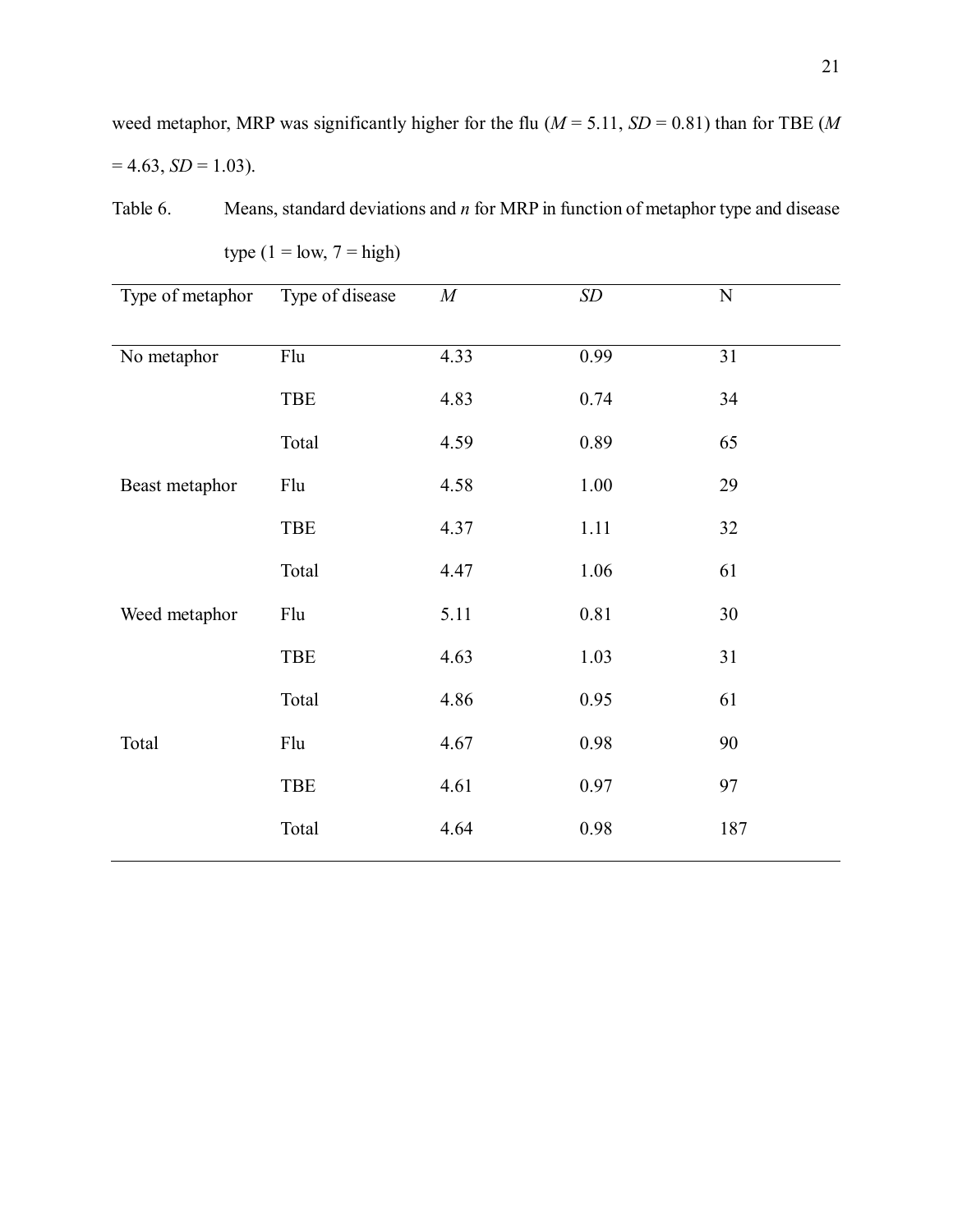#### **Conclusion and discussion**

#### **Conclusion**

The aim of this study was to measure the effects of metaphor aptness and disease familiarity on motivation to resist persuasion in the context of vaccination communication. Hypothesis 1,'A metaphor with low aptness leads to a higher motivation to resist persuasion than a metaphor with higher aptness', could not be confirmed. There was no significant effect of type of metaphor on MRP. The first exploratory research question 'What are the effects of familiarity of the disease on motivation to resist persuasion in vaccination communication?' did not result in any statistically significant differences either. The second exploratory research question 'To what extent will the effects of type of metaphor on motivation to resist persuasion be different for a familiar disease versus an unfamiliar disease?' did generate notable results. Reading a text that contained the highly apt metaphor (weed) resulted in higher MRP when incorporated in a text about vaccination for a familiar disease (flu), compared to texts about vaccination for an unfamiliar disease (TBE). However, this difference was not measured when participants read about the less apt metaphor (beast). Moreover, for the participants who read a text that did not contain a metaphor, MRP was considerably higher when reading about vaccination for an unfamiliar disease than a familiar disease. Consequently, the insertion of a highly apt metaphor in the text caused a reversal of the outcome recorded in the control group.

#### **Plausible explanations**

Based on the literature review, it was expected that a more apt metaphor would evoke less motivation to resist persuasion due to easier processing fluency. The hypothesis was partly based on Bullock et al. (2019), who claimed that lower processing fluency as a result of jargon can increase MRP. However, the present study found no difference in MRP between no metaphor, a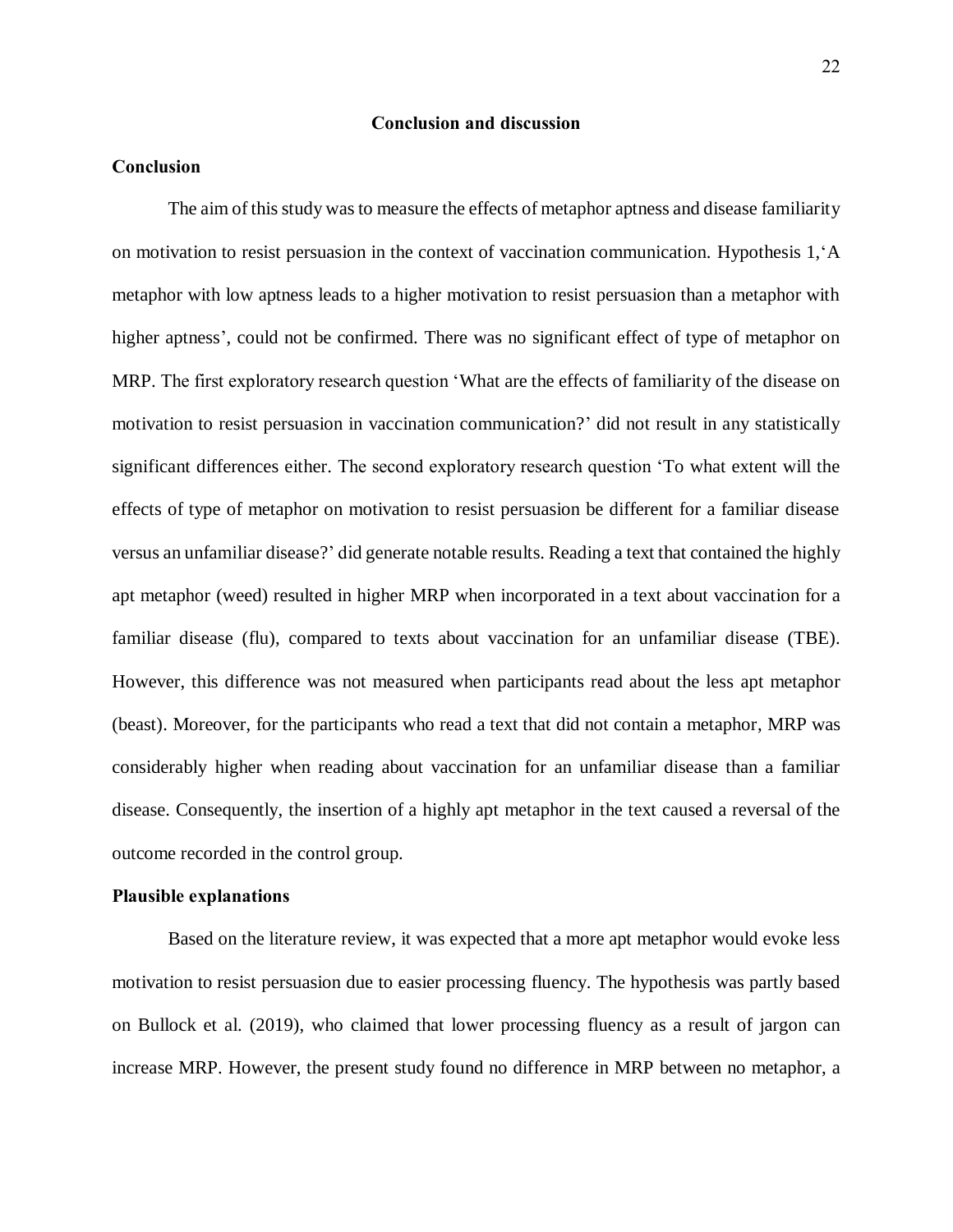highly apt metaphor, and a less apt metaphor. These results suggest that although jargon and inapt metaphors could both cause lower processing fluency, their effects on MRP are not necessarily similar. Moreover, the hypothesis was based on Scherer et al. (2015), who demonstrated higher willingness to get vaccinated for the flu when metaphors were used in the message. The present study may have yielded a different outcome due to interference of the second variable: type of disease. The results showed that participants who read about TBE were relatively worse at recalling whether they read a metaphor (and which one) than participants who read about the flu. Not noticing the metaphor may have hindered the persuasive effect of the metaphor. However, previous research does not specify whether the persuasive effect of metaphors are only valid when the metaphor was noticed. Therefore, this is merely a speculation and further research into the conscious and unconscious effects of metaphors is necessary to provide an explanation.

Moreover, an interaction effect between metaphor aptness and disease familiarity was found, which has not been recorded in previous studies. Where the persuasive attempt to get vaccinated for an unfamiliar disease evoked more resistance in the text with no metaphor, the insertion of a highly apt metaphor in the text caused more resistance towards the persuasive attempt to get vaccinated for a familiar disease. Since this is the first documentation of the interaction effect, it is difficult to be entirely explained based on the literature. A plausible explanation for the reversed effect of disease familiarity between the two metaphor conditions could come from the communicator credibility theory. This theory posits that a communicator is immediately viewed as more credible when metaphors are used (Sopory & Dillard, 2002). One of the reasons behind this theory is based on a quote by Aristotle (Poetics, trans. 1952a): "The greatest thing by far is to be a master of metaphor. It is the one thing that cannot be learnt from others; and it is also a sign of genius" (p.255). The second reason behind the communicator credibility theory is that metaphors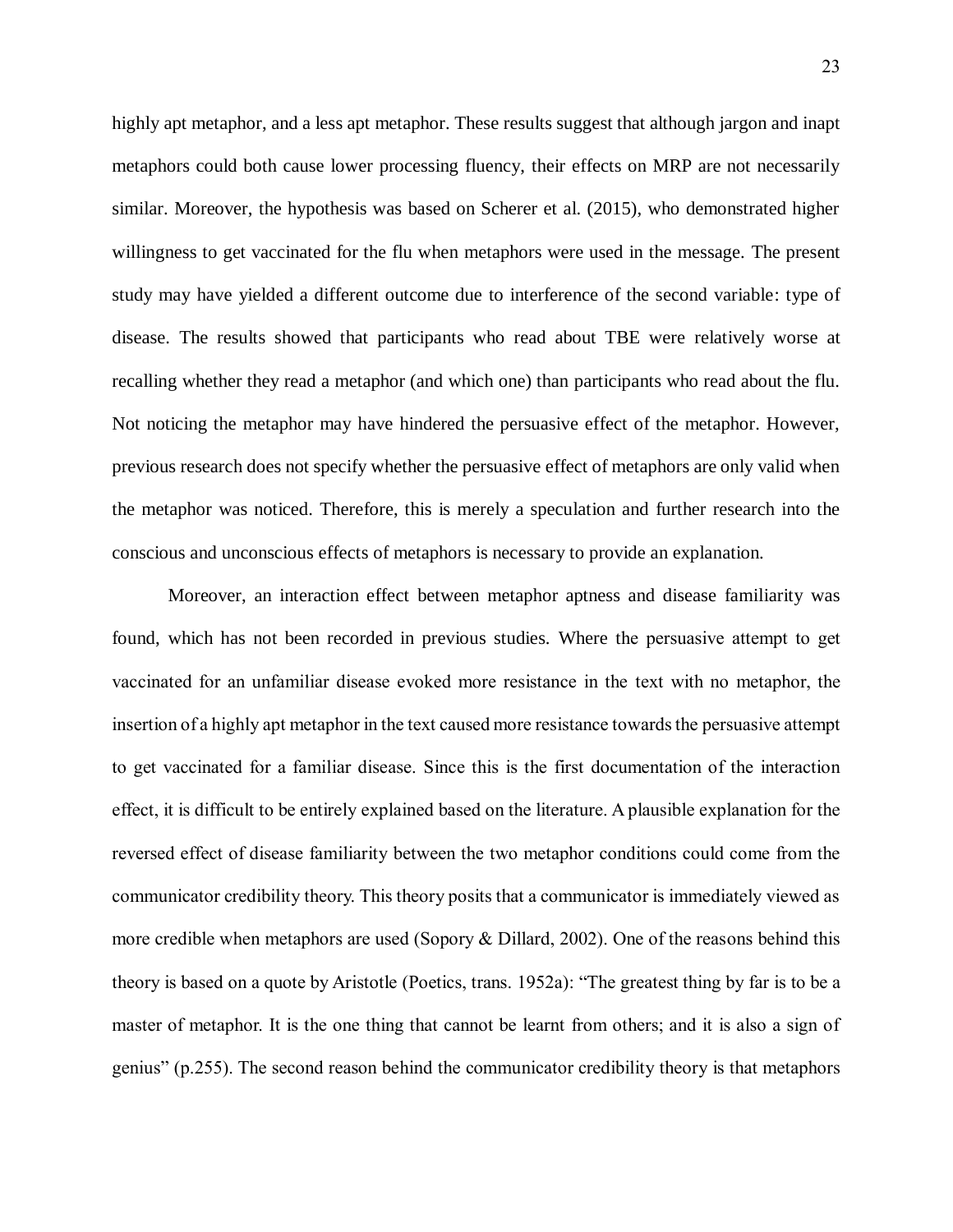can provide the reader with new insights about the topic by pointing out similarities between the source and target domains (Bowers & Osborn, 1966). This theory may provide an explanation as to why TBE caused more resistance in the no-metaphor text than the texts with metaphors, while the flu caused the least resistance in the no-metaphor text, and more resistance in the texts with metaphors. Since TBE was most likely unfamiliar for most participants, the only way of determining the credibility of the information was the text in the study. Using the communicator credibility theory, it would be plausible that the resistance in the control group was caused by a lack of credibility determiners. In turn, the metaphors in the other two conditions could have increased the perceived credibility and therefore evoked less resistance.

#### **Limitations**

The limitations of this study are partially related to the two diseases that were chosen to represent a familiar and unfamiliar disease. While they were obviously selected because of their difference in familiarity, there were several other differences that may have influenced the results. First of all, the method of contraction is quite different between the two viruses. The flu is spread through droplets caused by coughing or sneezing ("Key Facts About Influenza (Flu)", 2019). Tickborne encephalitis is transmitted through a bite by an infected tick ("Tekenencefalitis (TBE)", 2019). It is assumed that all participants were aware of the method of contraction of the disease they read about. For the flu, this is considered to be common knowledge among most people. For TBE, its full name (Tick-borne encephalitis) was used in the text, so the method of contraction could be deduced from the virus's name. While the risk of contraction for the flu is similar among all participants, the risk of contracting TBE can differ between participants. As a result, this could influence the extent to which the persuasive attempt to get vaccinated is resisted (Park, 2012). For instance, a participant who spends a lot of time in the outdoors would be more likely to get tick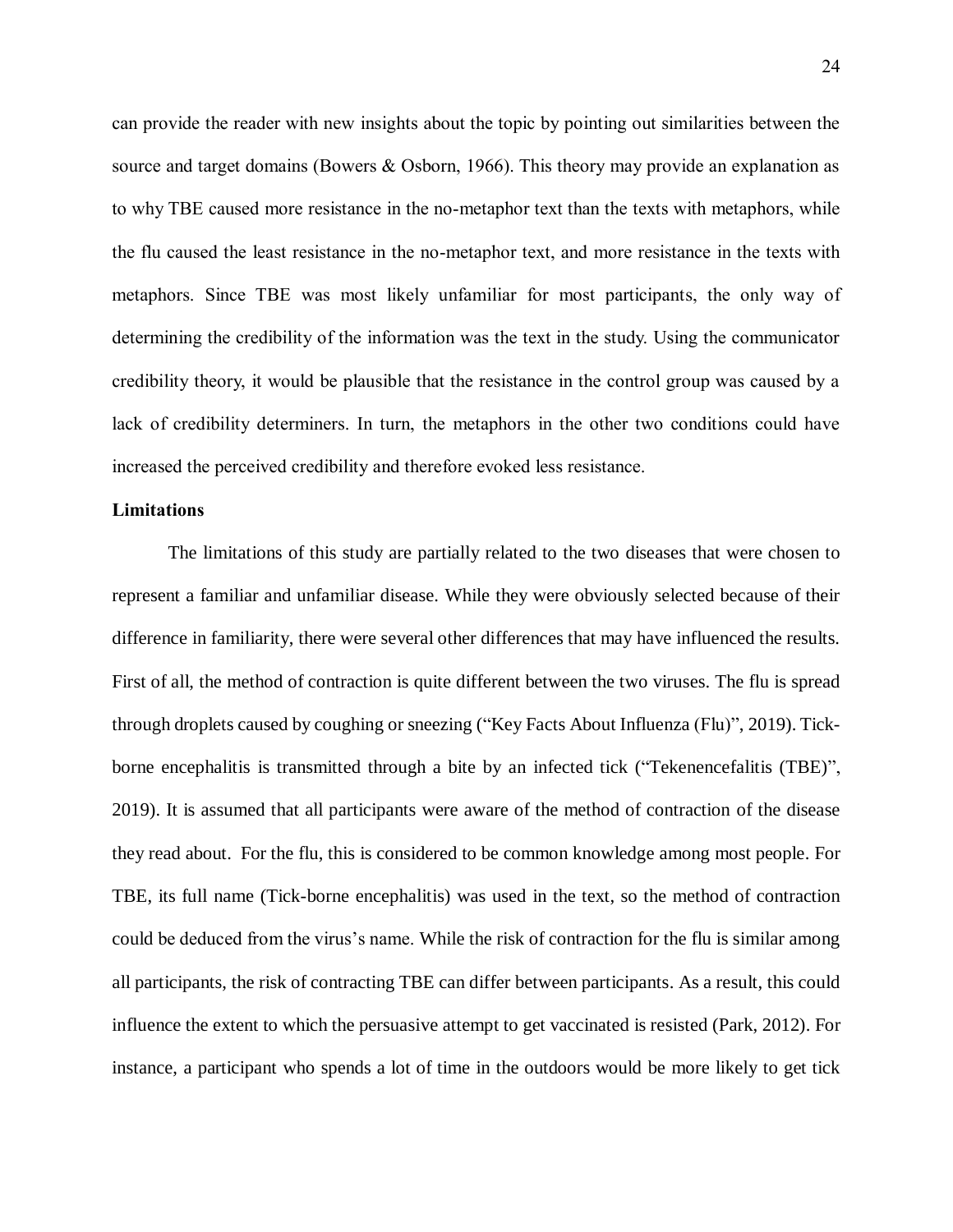bites, and therefore have a higher risk of contraction than a participant who spends most of their time in an urban environment. Consequently, someone who has never had a tick bite in their life would be more likely to resist the persuasive attempt to get vaccinated than a person who gets tick bites often. This is a demographic characteristic of the participant which was not taken into consideration in this study.

Another difference between the two viruses is the health consequences it can have for our participants. While the flu can be fatal, this is a very small risk for patients under sixty years old ("Sterfte als gevolg van influenza", 2019). Since the mean age of participants in this study was 25 years old, it can be assumed that most of the participants consider the flu to be a low-risk disease. On the other hand, TBE can cause meningitis, for which young adults up to the age of 25 are considered a high-risk group ("What is meningitis?", n.d.). However, it was not mentioned in the stimulus texts that TBE can cause meningitis. Therefore, the differing health consequences of the two viruses would only have had an influence if a participant had preexisting knowledge about TBE. This is a factor that was not controlled for in the study.

Furthermore, some limitations were related to other aspects of the study. A substantial amount of the participants (36.9%) could not recall whether the text they read did or did not contain a metaphor by the end of the questionnaire. A possible explanation would be that the reference 'the text you read' in the control question was misunderstood. Perhaps, it would have been more clear if the topic and place of the text were specifically mentioned (e.g. 'The text about the flu which you read at the start of this questionnaire'). Moreover, an explanation could be that the text was relatively short compared to the number of questions the participant had to answer. The text contained of only four phrases and it could be read only once, before answering twenty questions evaluating the text. It can thus be questioned whether the text made a big enough impact to produce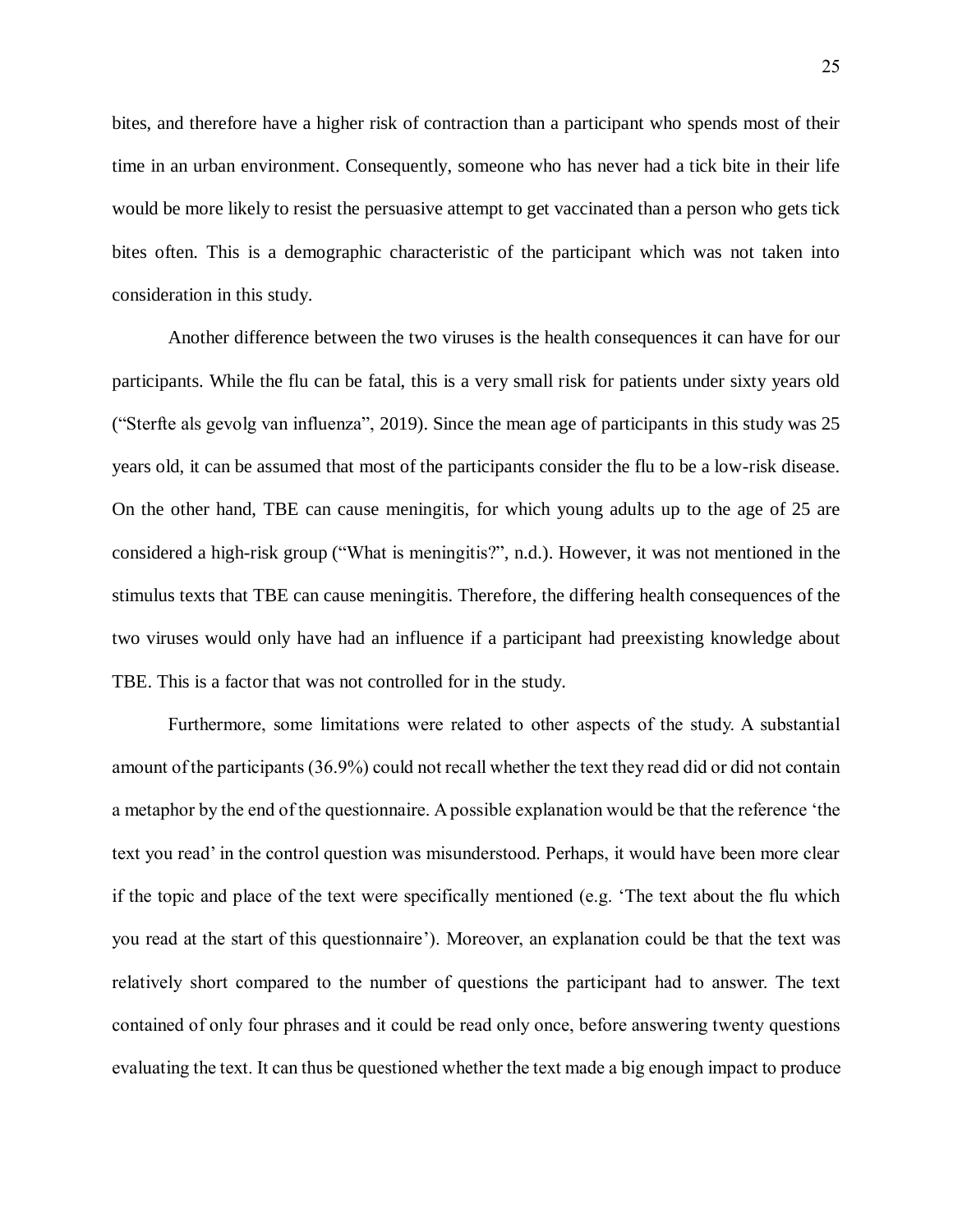reliable results. This was brought to light by a few informal comments of participants who said to have already forgotten the content of the text after the first question block.

Finally, the study did not measure processing fluency of the different metaphors or risk perception of the different diseases, even though the formulation of the hypothesis and research questions was largely based on these factors. Insight into these underlying mechanisms could have provided a clearer explanation for the outcomes of the study.

#### **Further research**

Although this study did not find separate effects of metaphor aptness and disease familiarity on MRP, a new interaction effect between the two variables came to light. With the currently available literature, it is difficult to explain this effect. It was argued that the role of metaphor aptness was determined by processing fluency, while the role of disease familiarity was determined by risk perception. In further research, better understanding and explanation of the interaction effect could be provided by doing more in-depth research towards these underlying mechanisms and their effect on MRP. Moreover, one of the most striking results of the present study was the unfamiliar disease described with no metaphor causing such high resistance. For further research, it would be interesting to test if the communicator credibility theory is a contributing factor to this effect.

To conclude, this study presented several noteworthy results and brought new insights into resistance of vaccination communication. The most remarkable result was the finding of a new relation between metaphor aptness and disease familiarity. This finding provides suggestions for further research into the roles of processing fluency, risk perception, and communicator credibility in resistance of vaccination communication.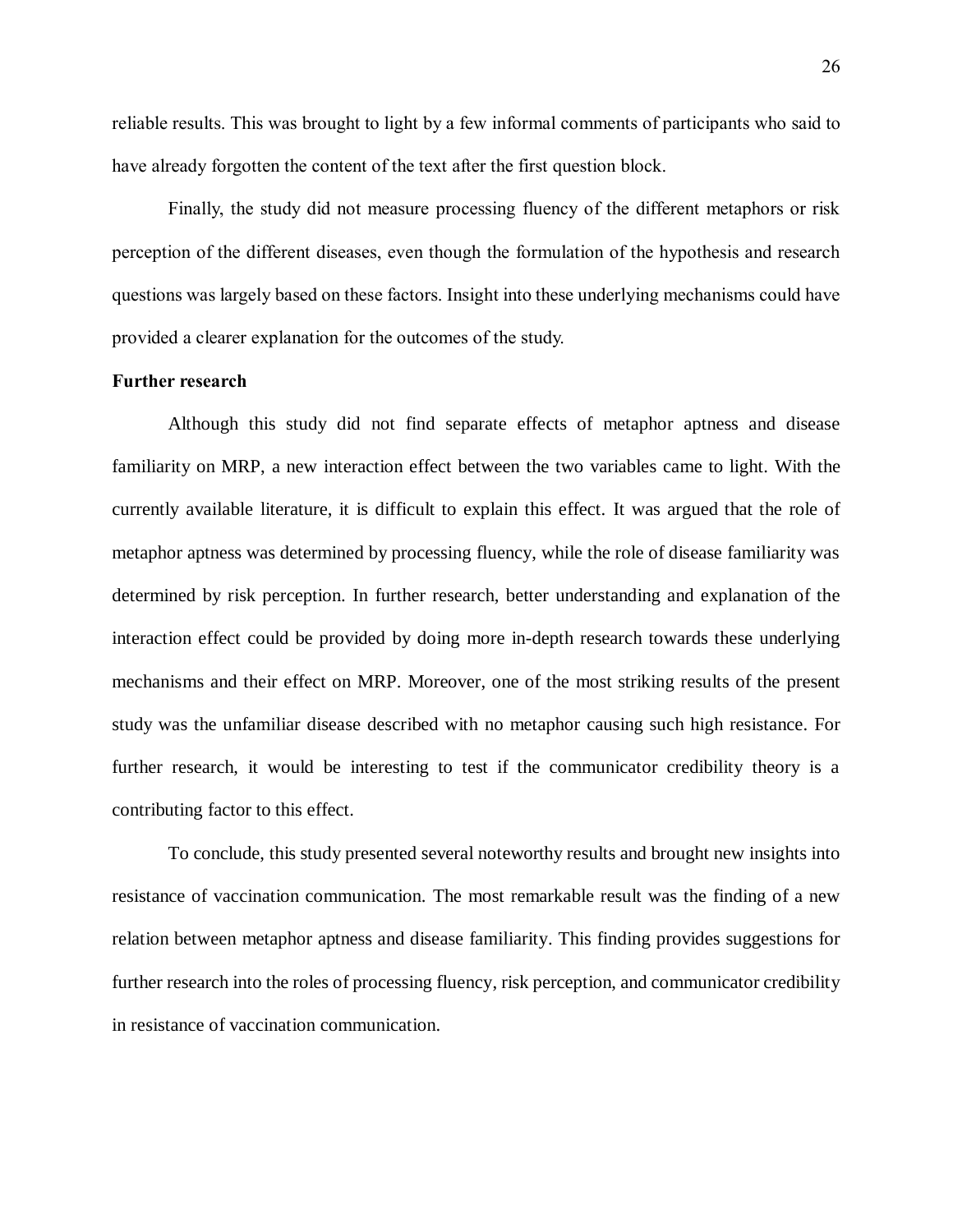#### **Literature**

- Blasko, D. G., & Connine, C. M. (1993). Effects of familiarity and aptness on metaphor processing. *Journal of Experimental Psychology: Learning, Memory, and Cognition, 19*(2), 295–308. https://doi.org/10.1037/0278-7393.19.2.295
- Bond, L., & Nolan, T. (2011). Making sense of perceptions of risk of diseases and vaccinations: a qualitative study combining models of health beliefs, decision-making and risk perception. *BMC public health*, *11*(1), 943.
- Bowers, J. W., & Osborn, M. M. (1966). Attitudinal effects of selected types of concluding metaphors in persuasive speeches. *Communications Monographs*, *33*(2), 147-155.

Brehm, J. W. (1966). *A theory of psychological reactance*. New York, USA: Academic Press.

- Briñol, P., Tormala, Z. L., & Petty, R. E. (2013). Ease and persuasion: Multiple processes, meanings, and effects. In *The Experience of Thinking* (pp. 111-128). London, UK: Psychology Press.
- Bullock, O. M., Colón Amill, D., Shulman, H. C., & Dixon, G. N. (2019). Jargon as a barrier to effective science communication: Evidence from metacognition. *Public Understanding of Science*, *28*(7), 845-853.
- Centers for Disease Control and Prevention (1999). Impact of vaccines universally recommended for children--United States, 1990-1998. *MMWR. Morbidity and mortality weekly report*, *48*(12), 243.
- Chiappe, D. L., & Kennedy, J. M. (1999). Aptness predicts preference for metaphors or similes, as well as recall bias. *Psychonomic Bulletin & Review*, *6*(4), 668-676.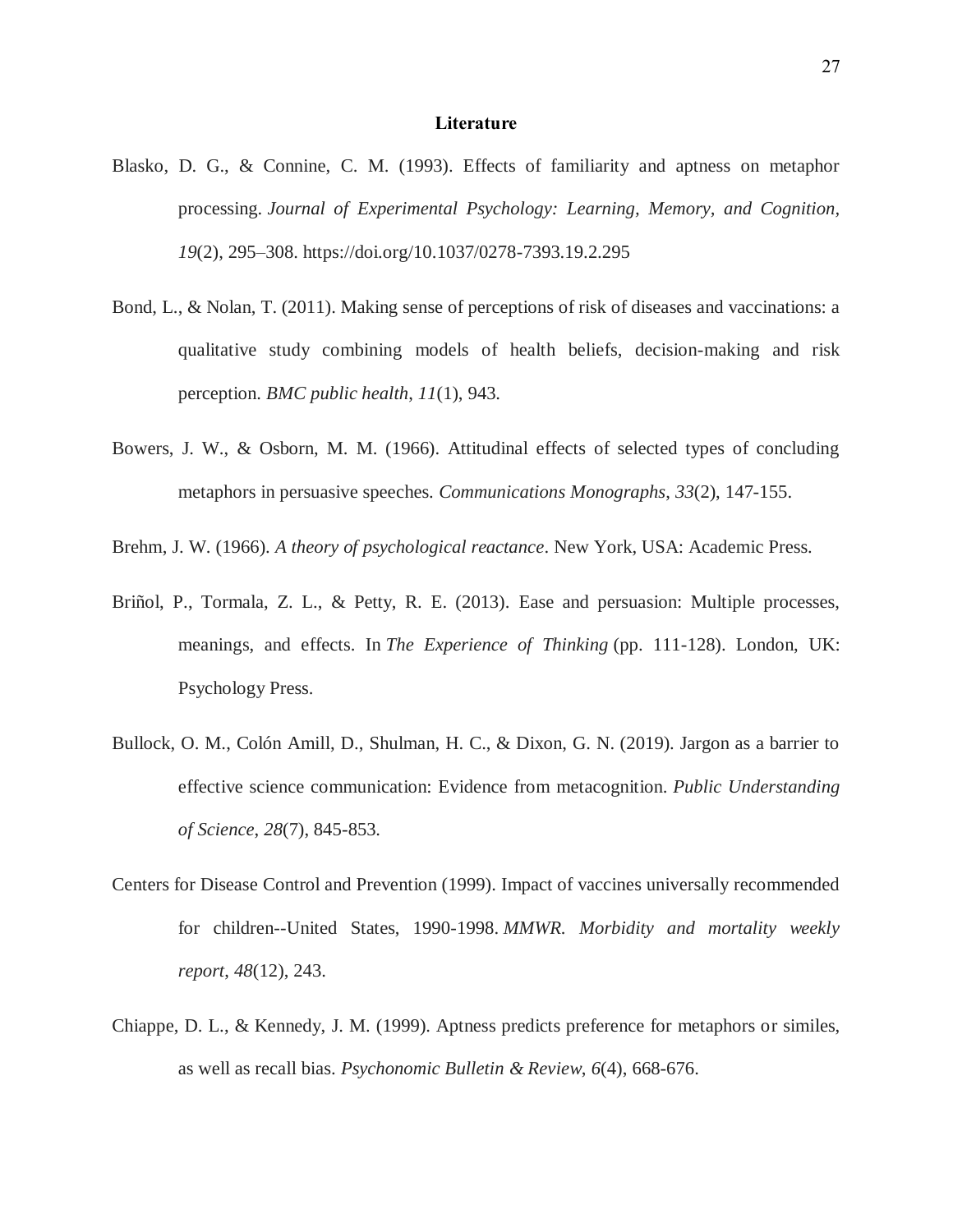- Forkner-Dunn, J. (2003). Internet-based patient self-care: the next generation of health care delivery. *Journal of Medical Internet Research*, *5*(2), e8.
- Glucksberg, S., & McGlone, M. S. (1999). When love is not a journey: What metaphors mean. *Journal of pragmatics*, *31*(12), 1541-1558.
- Goldstein, S., MacDonald, N. E., & Guirguis, S. (2015). Health communication and vaccine hesitancy. *Vaccine*, *33*(34), 4212-4214.
- Greenwood, B. (2014). The contribution of vaccination to global health: past, present and future. *Philosophical Transactions of the Royal Society B: Biological Sciences*, *369*(1645).
- Griep & griepprik (2019, April). Retrieved from https://www.rivm.nl/griep-griepprik
- Hussain, A., Ali, S., Ahmed, M., & Hussain, S. (2018). The anti-vaccination movement: a regression in modern medicine. *Cureus*, *10*(7).
- Influenza (seasonal) (2018, November). Retrieved from https://www.who.int/en/news-room/factsheets/detail/influenza-(seasonal)
- Janz, N. K., & Becker, M. H. (1984). The health belief model: A decade later. *Health education quarterly*, *11*(1), 1-47.
- Jones, L. L., & Estes, Z. (2006). Roosters, robins, and alarm clocks: Aptness and conventionality in metaphor comprehension. *Journal of Memory and Language*, *55*(1), 18-32.
- Kata, A. (2010). A postmodern Pandora's box: anti-vaccination misinformation on the Internet. *Vaccine*, *28*(7), 1709-1716.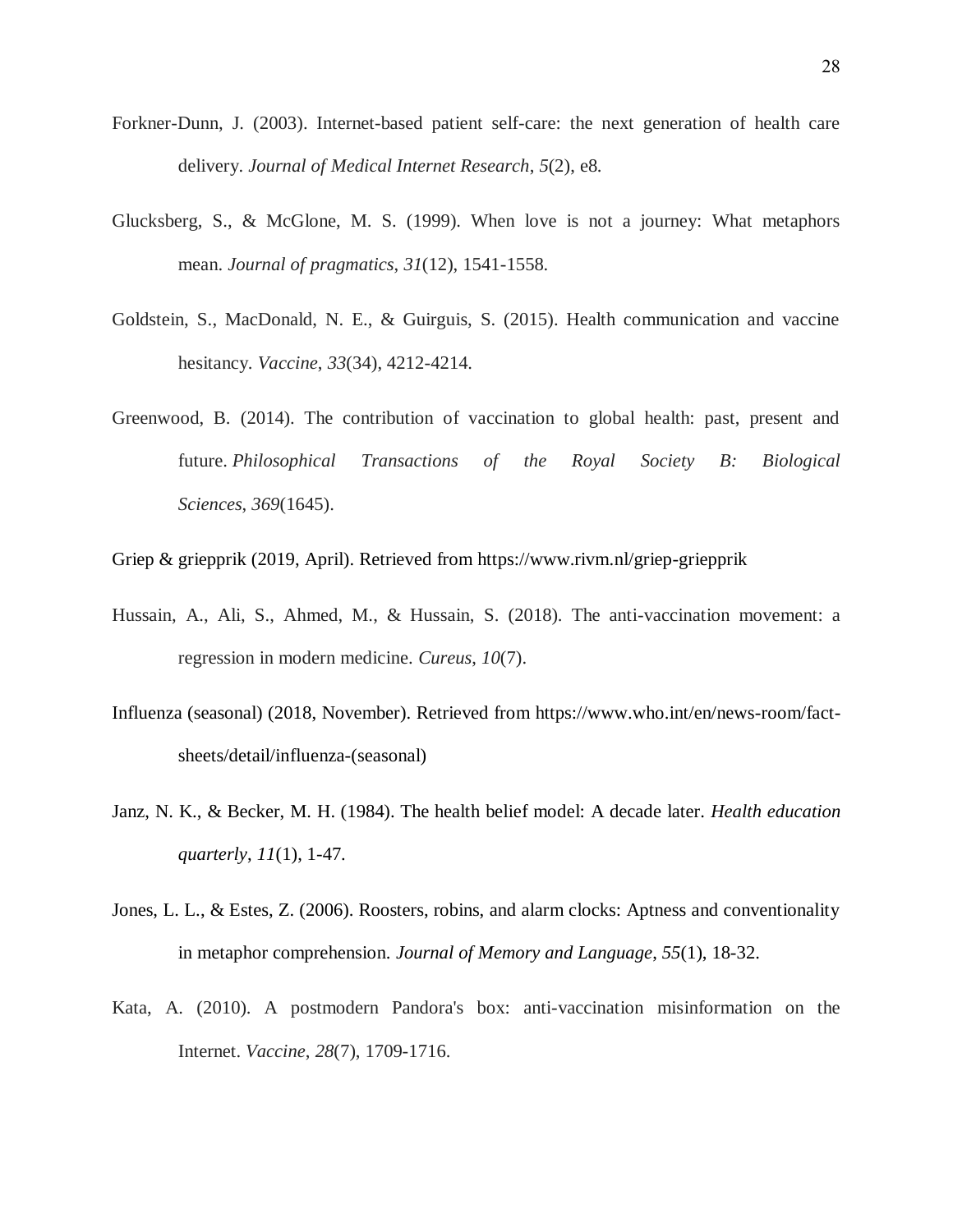- Key Facts About Influenza (Flu). (September, 2019). Retrieved from https://www.cdc.gov/flu/about/keyfacts.htm
- Lakoff, G., & Johnson, M. (2008). *Metaphors we live by*. Chicago, USA: University of Chicago press.
- Matlock, T., Coe, C., & Westerling, A. L. (2017). Monster wildfires and metaphor in risk communication. *Metaphor and Symbol*, *32*(4), 250-261.
- Merriam-Webster. (n.d.). Beast. In *Merriam-Webster.com dictionary*. Retrieved March 26, 2020, from https://www.merriam-webster.com/dictionary/beast
- Merriam-Webster. (n.d.). Virus. In *Merriam-Webster.com dictionary*. Retrieved March 26, 2020, from https://www.merriam-webster.com/dictionary/virus
- Merriam-Webster. (n.d.). Weed. In *Merriam-Webster.com dictionary*. Retrieved March 26, 2020, from https://www.merriam-webster.com/dictionary/weed
- Moyer-Gusé, E., & Nabi, R. L. (2010). Explaining the effects of narrative in an entertainment television program: Overcoming resistance to persuasion. *Human Communication Research*, *36*(1), 26-52.
- Nisbet, E. C., Cooper, K. E., & Garrett, R. K. (2015). The partisan brain: How dissonant science messages lead conservatives and liberals to (dis) trust science. *The ANNALS of the American Academy of Political and Social Science*, *658*(1), 36-66.
- Obregón, R., Chitnis, K., Morry, C., Feek, W., Bates, J., Galway, M., & Ogden, E. (2009). Achieving polio eradication: a review of health communication evidence and lessons learned in India and Pakistan. *Bulletin of the World Health Organization*, *87*, 624-630.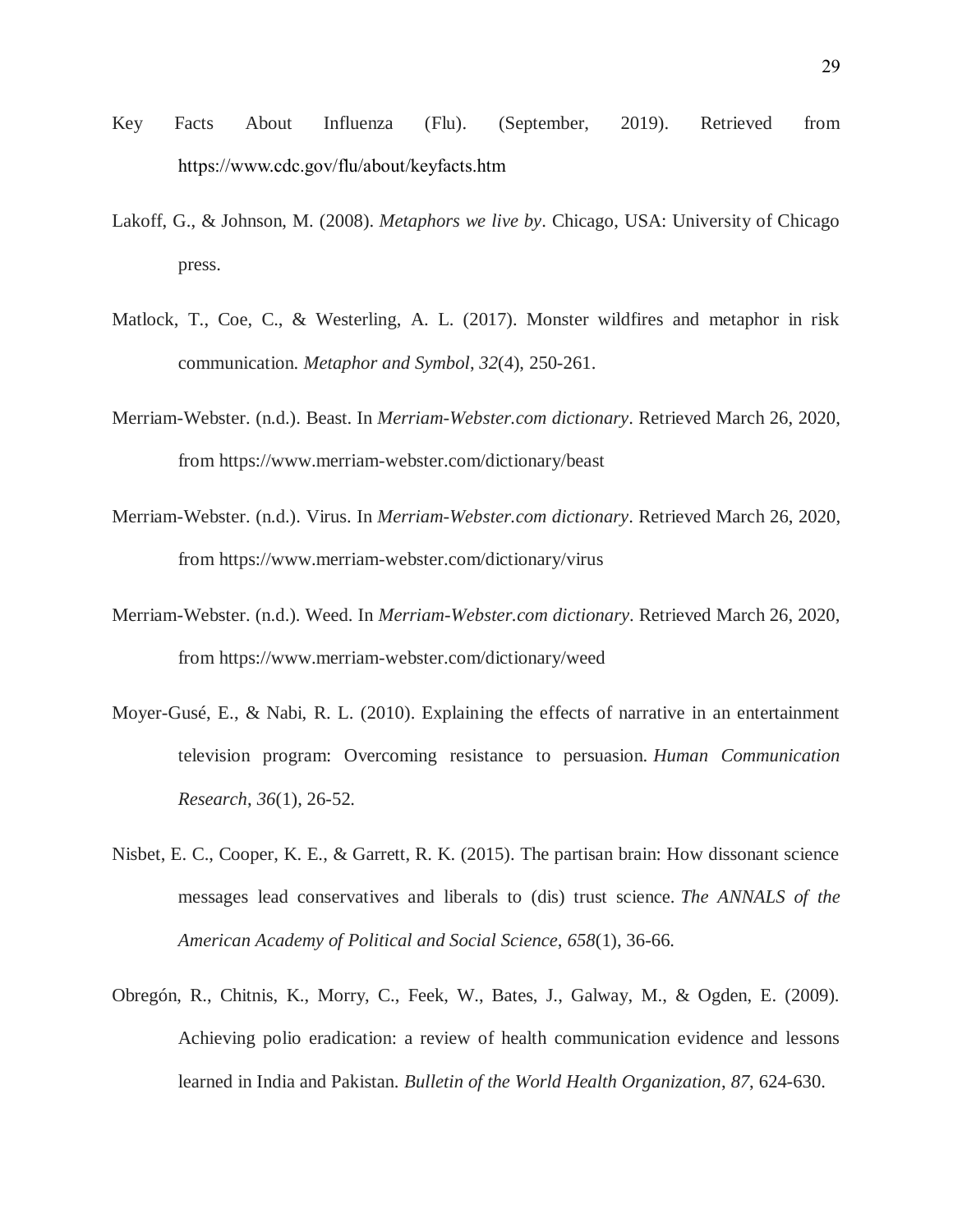- O'Keefe, D. J. and Jensen, J. D. (2007). The relative persuasiveness of gain-framed and lossframed messages for encouraging disease prevention behaviors: A meta-analytic review. *Journal of Health Communication*, 12: 623–644. doi:10.1080/10810730701615198
- O'Keefe, D. J., & Nan, X. (2012). The relative persuasiveness of gain-and loss-framed messages for promoting vaccination: A meta-analytic review. *Health communication*, *27*(8), 776- 783.
- Oldfield, B. J., & Stewart, R. W. (2016). Common Misconceptions, Advancements, and Updates in Pediatric Vaccination Administration. *Southern medical journal*, *109*(1), 38-41.
- Ottatti, V., Renstrom, R., & Price, E. (2014). The metaphorical framing model: Political communication and public opinion.
- Park, S. Y. (2012). The effects of message framing and risk perceptions for HPV vaccine campaigns: focus on the role of regulatory fit. *Health marketing quarterly*, *29*(4), 283- 302.
- Penţa, M. A., & Băban, A. (2018). Message framing in vaccine communication: A systematic review of published literature. *Health communication*, *33*(3), 299-314.
- Raff, M., Alberts, B., Lewis, J., Johnson, A., & Roberts, K. (2002). *Molecular Biology of the Cell*. Retrieved from https://www.ncbi.nlm.nih.gov/books/NBK26917/
- Reijnierse, W. G., Burgers, C., Krennmayr, T., & Steen, G. J. (2015). How viruses and beasts affect our opinions (or not): The role of extendedness in metaphorical framing. *Metaphor and the Social World*, *5*(2), 245-263.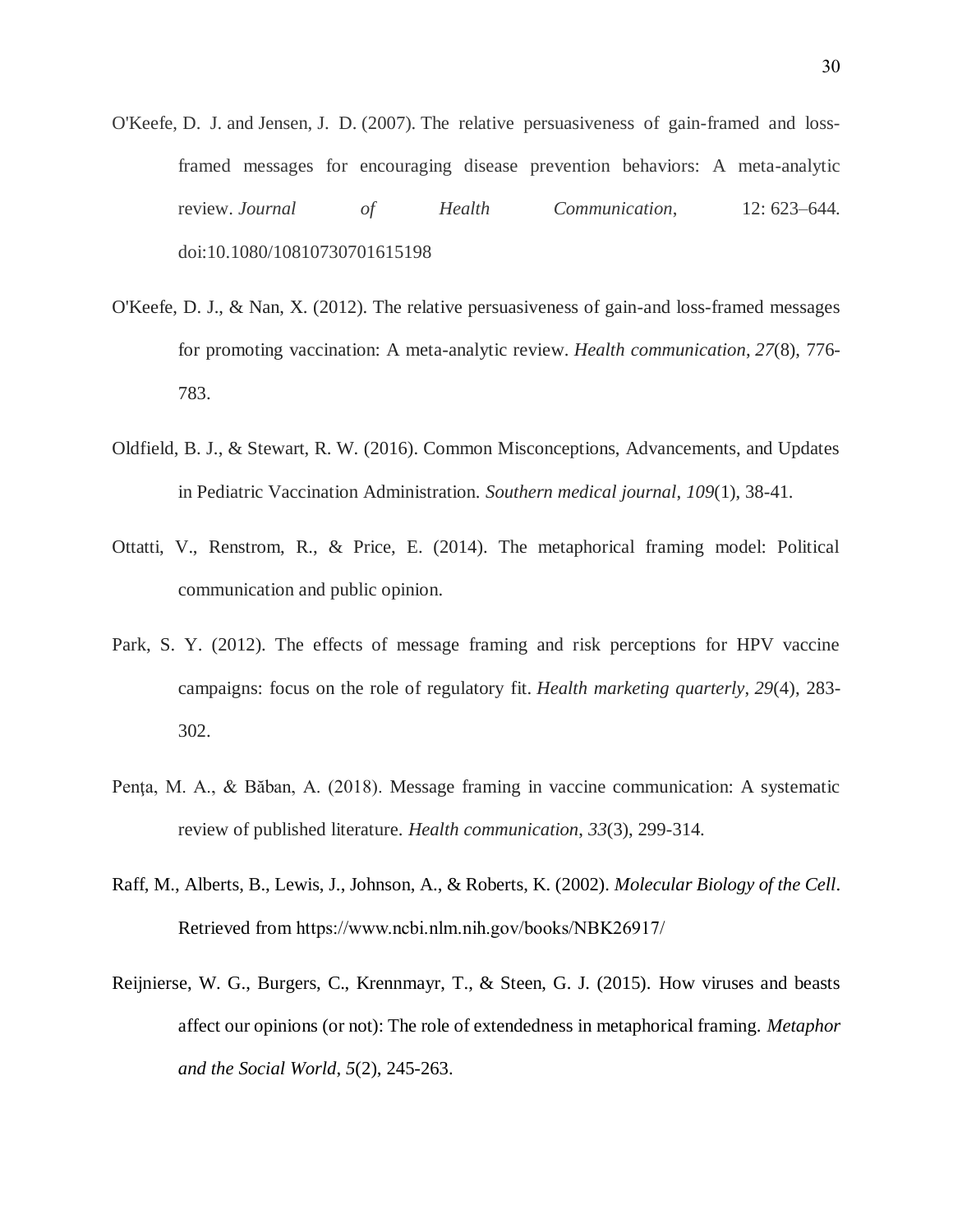- Scherer, A. M., Scherer, L. D., & Fagerlin, A. (2015). Getting ahead of illness: using metaphors to influence medical decision making. *Medical Decision Making*, *35*(1), 37-45.
- Seeman, N., Ing, A., & Rizo, C. (2010). Assessing and responding in real time to online antivaccine sentiment during a flu pandemic. *Healthc Q*, *13*(Spec No: 8-15).
- Slater, M. D., & Rouner, D. (2002). Entertainment-education and elaboration likelihood: Understanding the processing of narrative persuasion. *Communication Theory*, 12, 173– 191.
- Sopory, P., & Dillard, J. P. (2002). The persuasive effects of metaphor: A meta‐analysis. *Human communication research*, *28*(3), 382-419.
- Sterfte als gevolg van influenza. (2019, September). Retrieved from https://www.volksgezondheidenzorg.info/onderwerp/influenza/cijferscontext/sterfte#node-sterfte-als-gevolg-van-influenza

Tekenencefalitis (TBE) (2019, April). Retrieved from https://www.rivm.nl/tekenencefalitis

- Temoka, E. (2013). Becoming a vaccine champion: evidence-based interventions to address the challenges of vaccination. *South Dakota Medicine*.
- Van Stee, S. K. (2018). Meta-analysis of the persuasive effects of metaphorical vs. literal messages. *Communication Studies*, *69*(5), 545-566.
- Vasquez, E. A., Loughnan, S., Gootjes‐Dreesbach, E., & Weger, U. (2014). The animal in you: Animalistic descriptions of a violent crime increase punishment of perpetrator. *Aggressive behavior*, *40*(4), 337-344.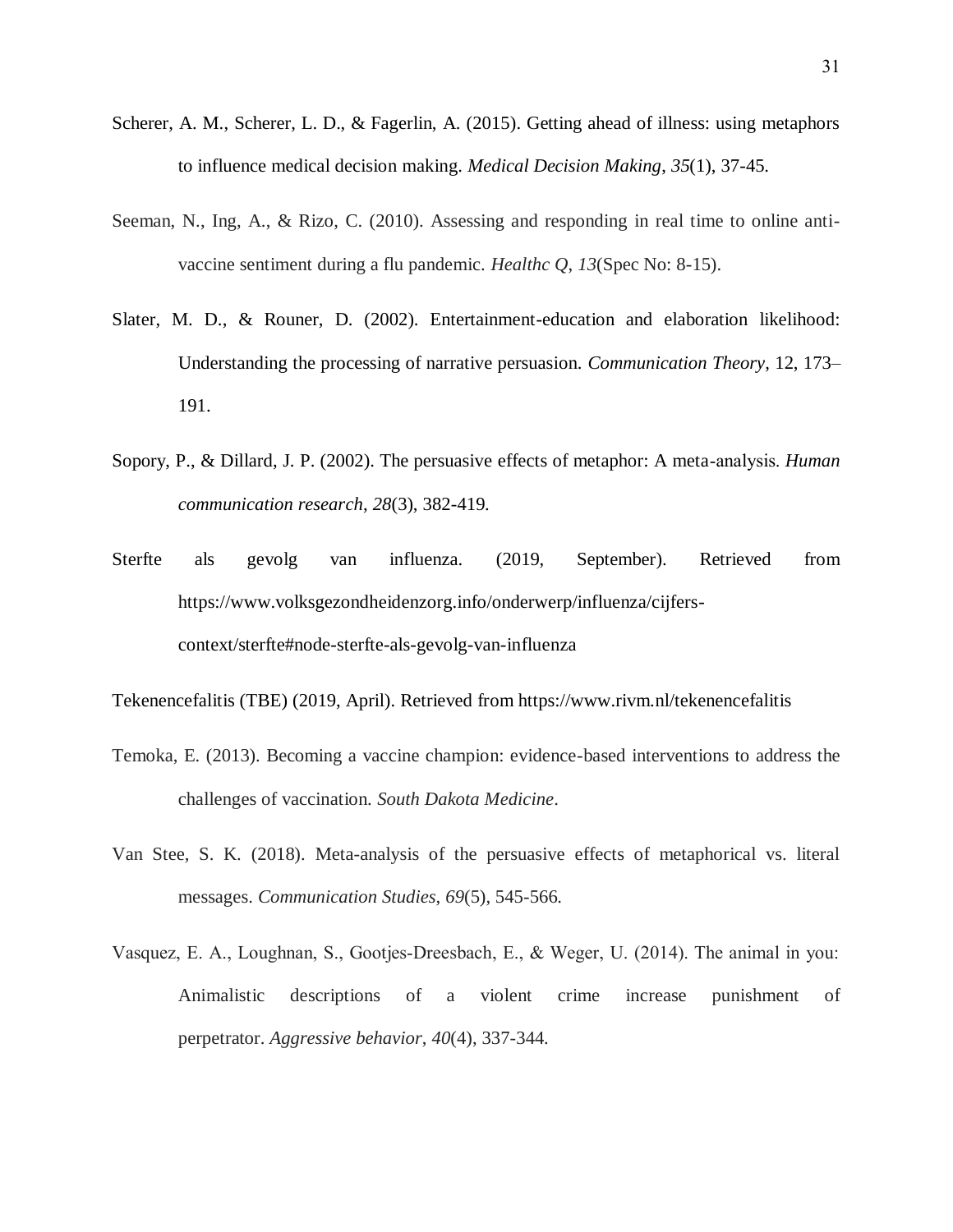Webber, P. (2003). Strategies for flu vaccination compliance among staff. *Infection Control Today.*

World Health Organization. (2015). Report of the SAGE working group on Vaccine Hesitancy. Retrieved from: http://www.who.int/immunization/sage/meetings/2014/october/SAGE\_working\_group\_ revised\_report\_vaccine\_hesitancy.pdf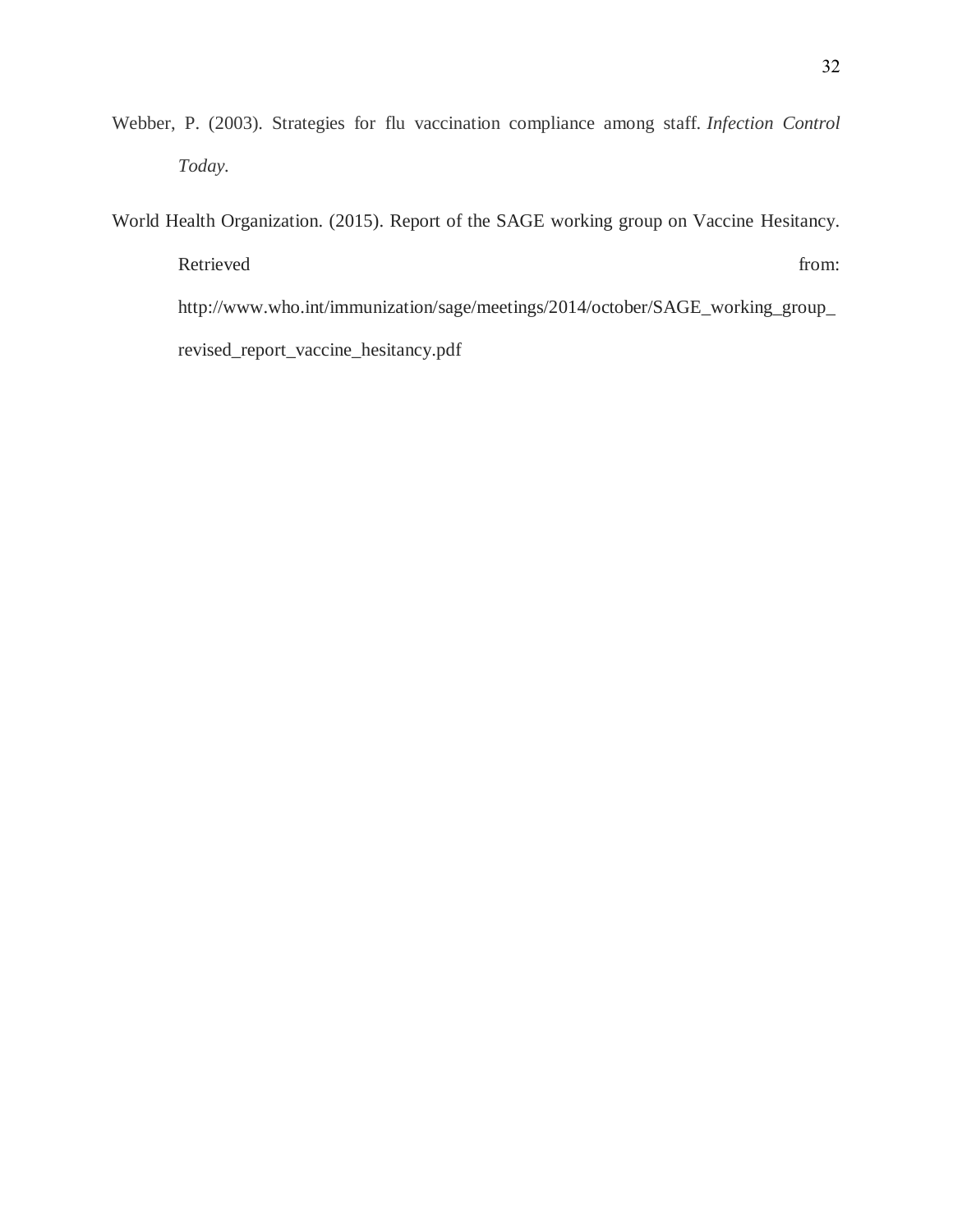#### **Appendices**

#### **Appendix 1. Nisbet's scale of MRP**

- The text was very objective.  $(RC)$
- The text tried to pressure me to think a certain way.
- $-$  The text did not try to force its opinions on me. (RC)
- The text was very believable.  $(RC)$
- The text was not very credible.
- The text tried to manipulate me.
- Sometimes I wanted to "argue back" against what I read in the text.
- I found myself thinking of ways I disagreed with the information in the text.
- I couldn't help thinking about ways that the information in the text was inaccurate or misleading.
- $-$  I found myself looking for flaws in the way information was presented in the text.
- The text was trying to persuade me.

#### **Appendix 2. Questionnaire**

Bedankt voor uw bereidheid om deel te nemen aan dit onderzoek.

**INFORMATIE EN TOESTEMMING** U wordt uitgenodigd om mee te doen aan een onderzoek naar gezondheidscommunicatie. Dit onderzoek wordt uitgevoerd door een groep derdejaarsstudenten in het kader van hun bachelorscriptie aan de Radboud Universiteit.

**Wat wordt er van u verwacht?** Meedoen aan het onderzoek houdt in dat u een online vragenlijst gaat invullen. De vragen hebben betrekking op een tekst waarin een bepaalde ziekte wordt beschreven. Het invullen van de vragenlijst kost ongeveer 5 - 10 minuten.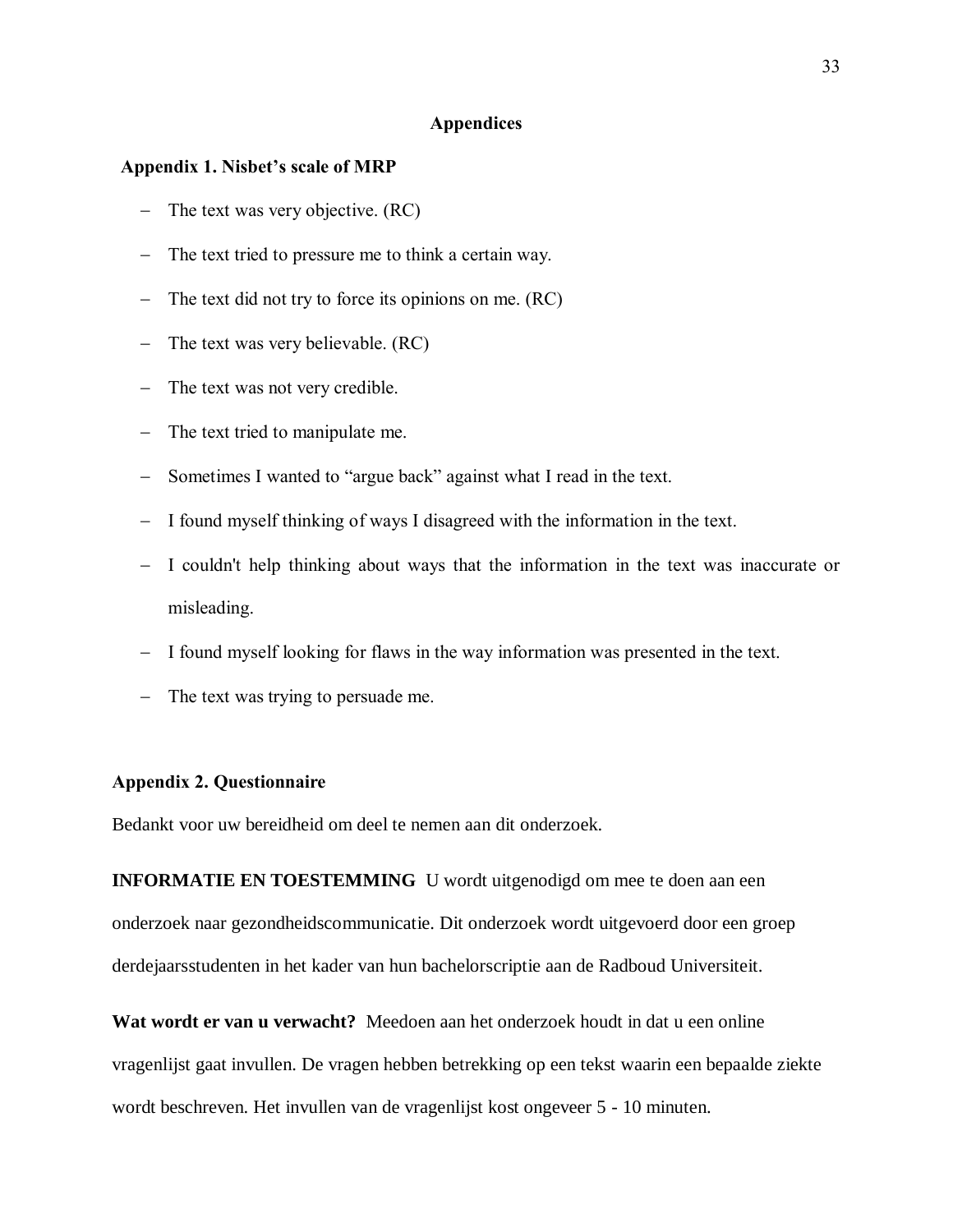**Vrijwilligheid** U doet vrijwillig mee aan dit onderzoek. Daarom kunt u op elk moment tijdens het onderzoek uw deelname stopzetten. U hoeft niet aan te geven waarom u stopt.

**Wat gebeurt er met mijn gegevens?** De onderzoeksgegevens die we in dit onderzoek verzamelen, zullen door wetenschappers gebruikt worden voor datasets, artikelen en presentaties. De anoniem gemaakte onderzoeksgegevens zijn tenminste 10 jaar beschikbaar voor andere wetenschappers. Als we gegevens met andere onderzoekers delen, kunnen deze dus niet tot u herleid worden.

**Heeft u vragen of klachten over het onderzoek?** Als u meer informatie over het onderzoek wilt hebben of klachten heeft over het onderzoek, kunt u contact opnemen met dr. G. Reijnierse (e-mail: g.reijnierse@let.ru.nl).

**TOESTEMMING:** Geef hieronder uw keuze aan. Door te klikken op de knop 'Ik ga akkoord' geeft u aan dat u:

- bovenstaande informatie heeft gelezen

- vrijwillig meedoet aan het onderzoek

- 16 jaar of ouder bent

Als u niet mee wilt doen aan het onderzoek, kunt u op de knop 'Ik wil niet meedoen' klikken. De enquête zal dan worden afgesloten.

Ik ga akkoord (doorgaan met vragenlijst)

o Ik wil niet meedoen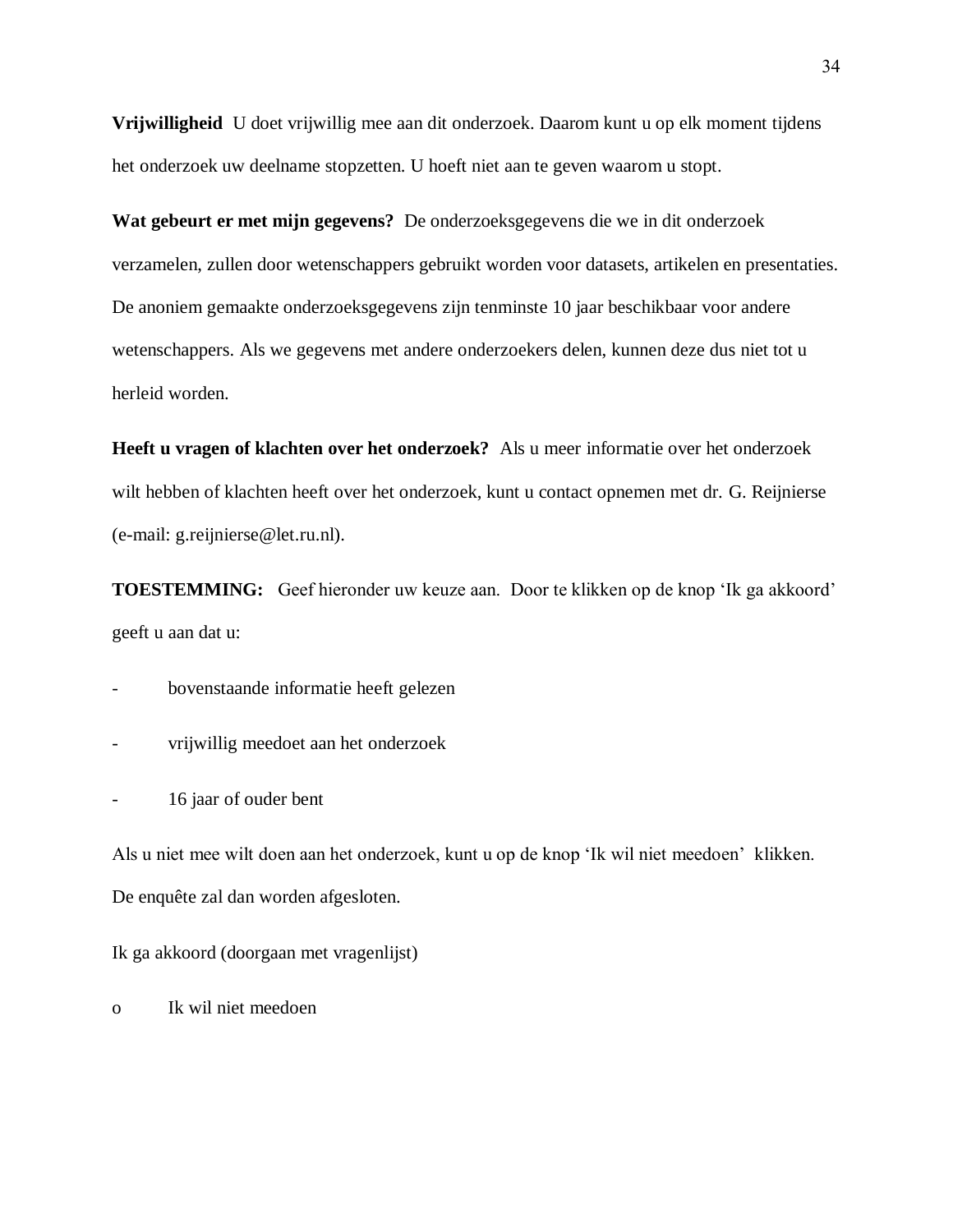Is Nederlands uw moedertaal?

- o Ja
- o Nee

Wat is uw geslacht?

- o Man
- o Vrouw
- o Niet-binair
- o Zeg ik liever niet

Wat is uw leeftijd?

Wat is uw hoogst voltooide opleiding?

\_\_\_\_\_\_\_\_\_\_\_\_\_\_\_\_\_\_\_\_\_\_\_\_\_\_\_\_\_\_\_\_\_\_\_\_\_\_\_\_\_\_\_\_\_\_\_\_\_\_\_\_\_\_\_\_\_\_\_\_\_\_\_\_

- o Basisonderwijs (1)
- o Voortgezet onderwijs (2)
- o MBO (3)
- o HBO (4)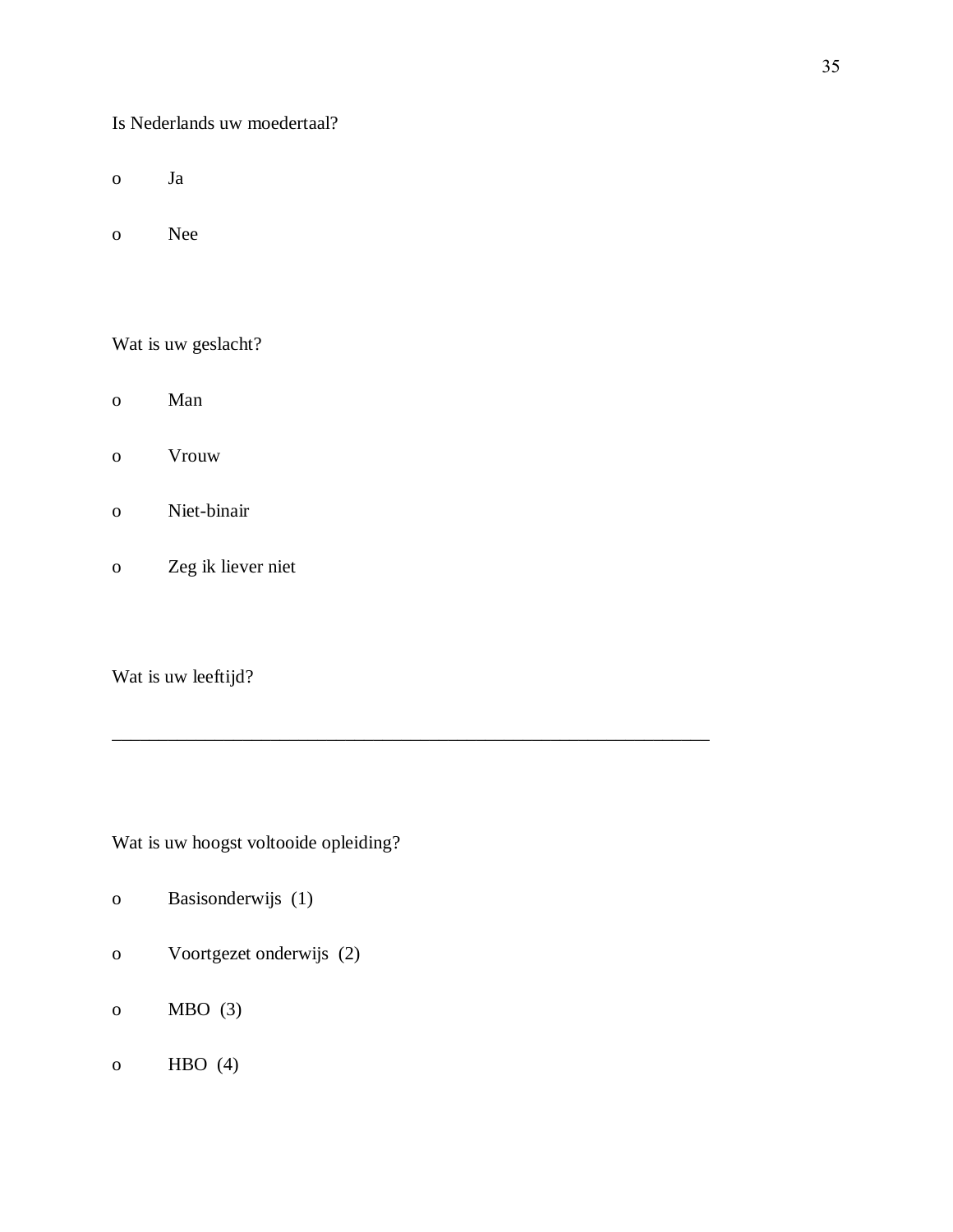U zult nu een tekst te zien krijgen waarin een bepaalde ziekte wordt beschreven. Daarna zullen enkele vragen aan u worden gesteld met betrekking tot deze tekst. Zorg ervoor dat u de tekst zorgvuldig leest.

U krijgt de tekst slechts één keer te zien.

[condition 1] Griep is een virus dat het lichaam infecteert. Griep komt in Nederland voor en kan grote gevolgen hebben voor de gezondheid. Hoewel u op elk moment van het jaar griep kunt krijgen, komt griep in bepaalde seizoenen vaker voor. Daarom moet u zichzelf er echt tegen laten vaccineren!

[condition 2] Griep is een beest dat op het lichaam jaagt. Griep komt in Nederland voor en kan grote gevolgen hebben voor de gezondheid. Hoewel u op elk moment van het jaar griep kunt krijgen, komt griep in bepaalde seizoenen vaker voor. Daarom moet u zichzelf er echt tegen laten vaccineren!

[condition 3] Griep is een onkruid dat zich snel door het lichaam verspreidt. Griep komt in Nederland voor en kan grote gevolgen hebben voor de gezondheid. Hoewel u op elk moment van het jaar griep kunt krijgen, komt griep in bepaalde seizoenen vaker voor. Daarom moet u zichzelf er echt tegen laten vaccineren!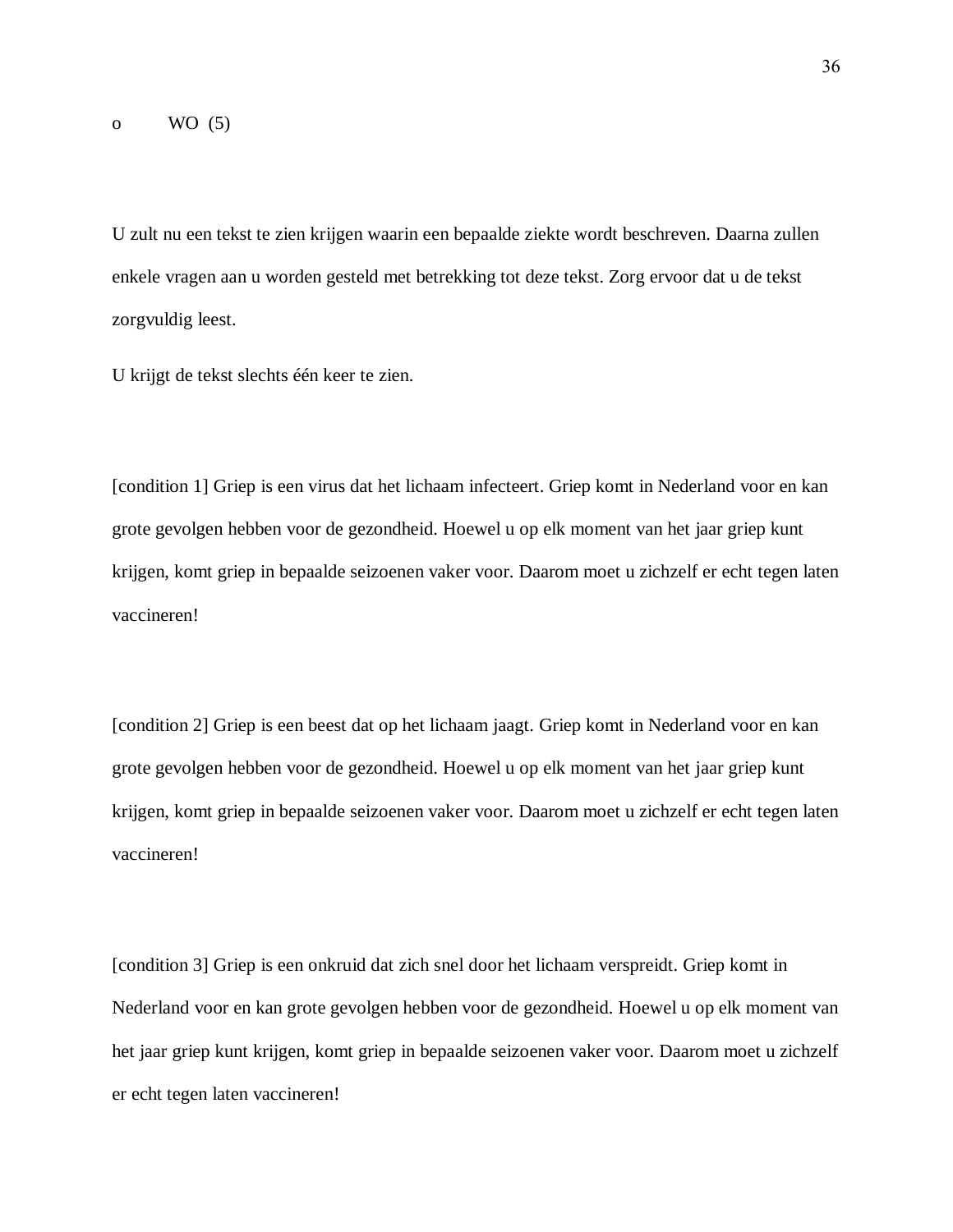[condition 4] Tekenencefalitis is een virus dat het lichaam infecteert. Tekenencefalitis komt in Nederland voor en kan grote gevolgen hebben voor de gezondheid. Hoewel u tekenencefalitis op elk moment van het jaar kunt krijgen, komt tekenencefalitis in bepaalde seizoenen vaker voor. Daarom moet u zichzelf er echt tegen laten vaccineren!

[condition 5] Tekenencefalitis is een beest dat op het lichaam jaagt. Tekenencefalitis komt in Nederland voor en kan grote gevolgen hebben voor de gezondheid. Hoewel u tekenencefalitis op elk moment van het jaar kunt krijgen, komt tekenencefalitis in bepaalde seizoenen vaker voor. Daarom moet u zichzelf er echt tegen laten vaccineren!

[condition 6] Tekenencefalitis is een onkruid dat zich snel door het lichaam verspreidt. Tekenencefalitis komt in Nederland voor en kan grote gevolgen hebben voor de gezondheid. Hoewel u tekenencefalitis op elk moment van het jaar kunt krijgen, komt tekenencefalitis in bepaalde seizoenen vaker voor. Daarom moet u zichzelf er echt tegen laten vaccineren!

Lees onderstaande stellingen zorgvuldig en geef aan in hoeverre u het met de stelling eens bent: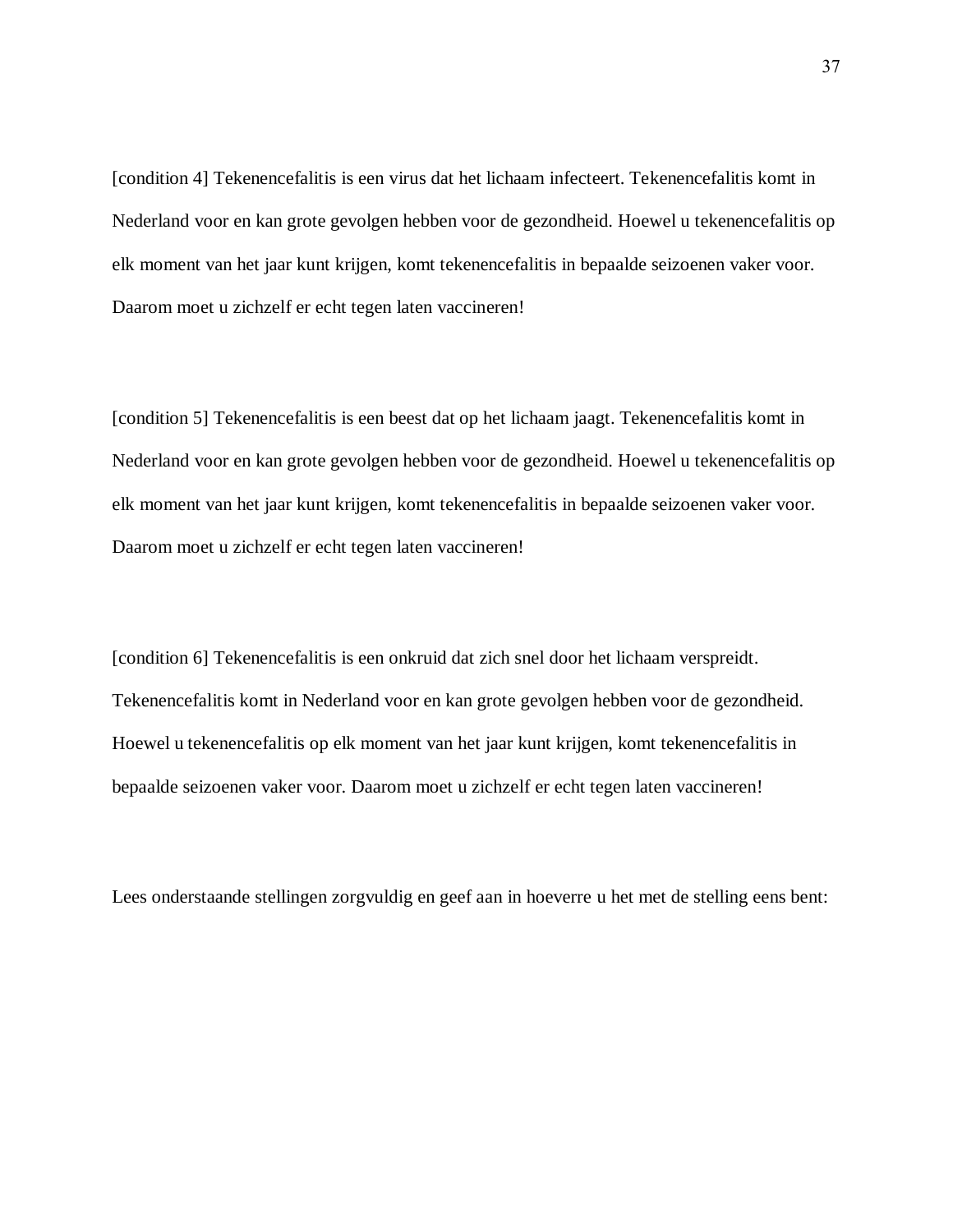|                                                                                                                        | Zeer<br>oneens |  |  | Zeer eens |
|------------------------------------------------------------------------------------------------------------------------|----------------|--|--|-----------|
| De tekst was<br>erg objectief.                                                                                         |                |  |  |           |
| De tekst<br>probeerde me<br>onder druk te<br>zetten om op<br>een bepaalde<br>manier te<br>denken.                      |                |  |  |           |
| De tekst heeft<br>niet<br>geprobeerd<br>zijn mening<br>aan mij op te<br>dringen.                                       |                |  |  |           |
| De tekst was<br>erg<br>geloofwaardig.                                                                                  |                |  |  |           |
| De tekst was<br>niet erg<br>betrouwbaar.                                                                               |                |  |  |           |
| De tekst<br>probeerde me<br>te<br>manipuleren.                                                                         |                |  |  |           |
| Soms wilde ik<br>'tegenspreken'<br>tegen wat ik in<br>de tekst las.                                                    |                |  |  |           |
| Ik merkte dat<br>ik nadacht<br>over manieren<br>waarop ik het<br>niet eens was<br>met de<br>informatie in<br>de tekst. |                |  |  |           |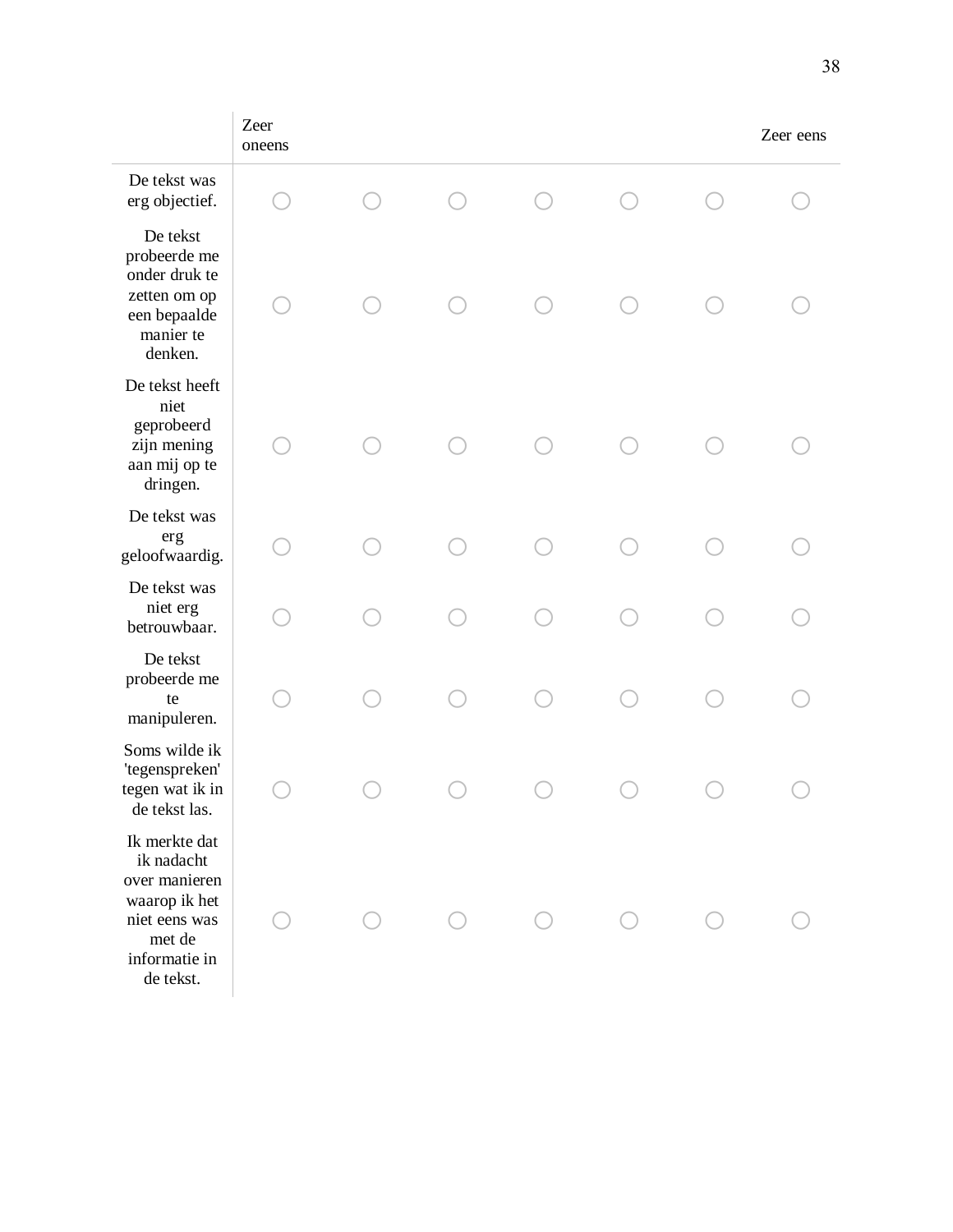| Ik kon het niet<br>helpen na te<br>denken over<br>manieren<br>waarop de<br>informatie in<br>de tekst<br>onnauwkeurig<br>of misleidend<br>was. |  |  |  |  |
|-----------------------------------------------------------------------------------------------------------------------------------------------|--|--|--|--|
| Ik merkte dat<br>ik op zoek was<br>naar fouten in<br>de manier<br>waarop<br>informatie in<br>de tekst werd<br>gepresenteerd.                  |  |  |  |  |
| De tekst<br>probeerde me<br>te overtuigen.                                                                                                    |  |  |  |  |

Ik ga mijzelf laten vaccineren tegen de ziekte beschreven in de tekst.

| Zeker<br>niet |  |  |  | Zeker<br>wel |
|---------------|--|--|--|--------------|

Ik zal mijzelf laten vaccineren tegen de ziekte beschreven in de tekst.

| Onwaarschijnlijk |  |  |  | Waarschijnlijk |
|------------------|--|--|--|----------------|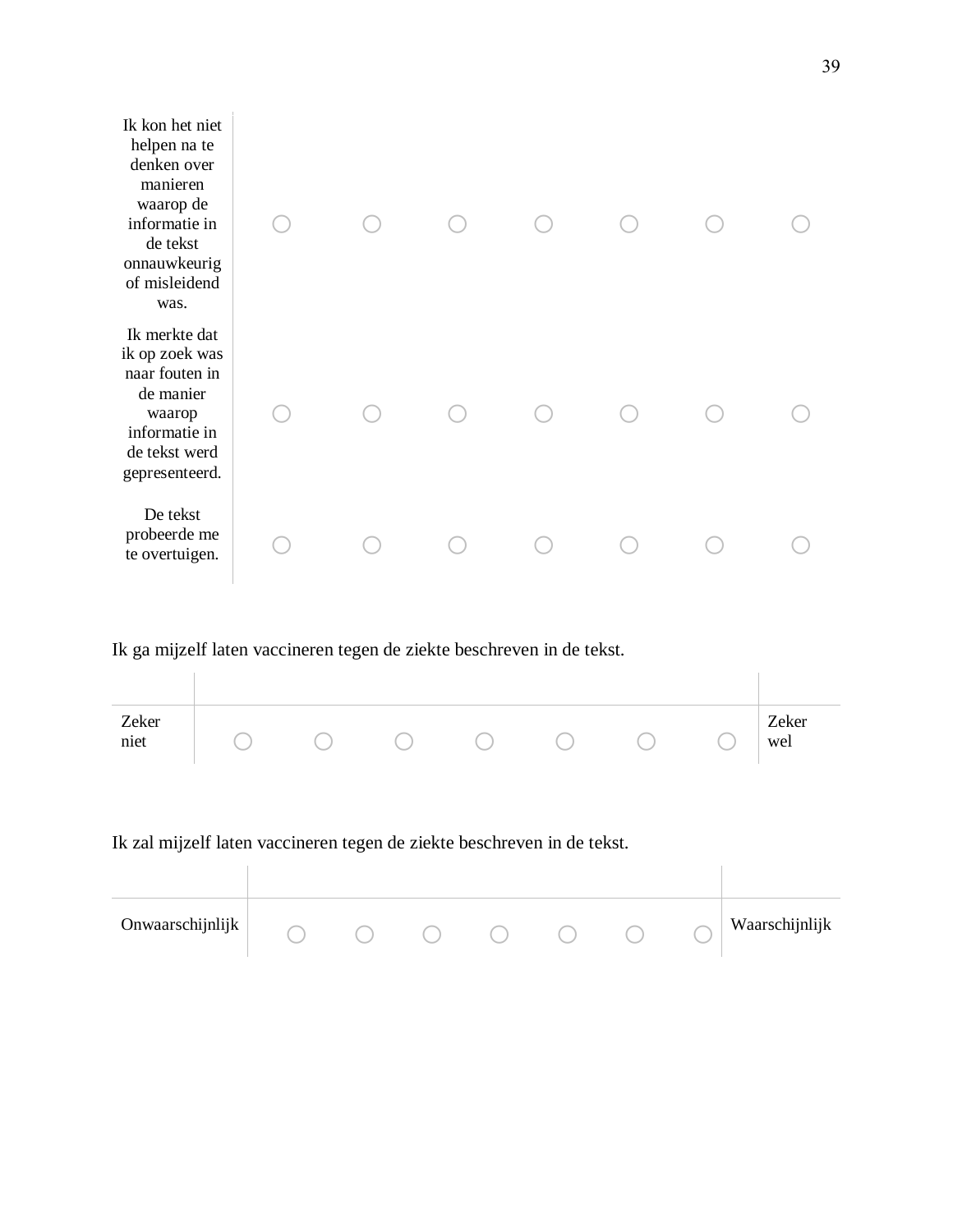## Ik ben bereid mijzelf te laten vaccineren tegen de ziekte beschreven in de tekst.

| Niet<br>waar |  |  |  | Waar |
|--------------|--|--|--|------|

# Ik ben van plan mijzelf te laten vaccineren tegen de ziekte beschreven in de tekst.

| Zeer<br>oneens |  |  |  | Zeer<br>eens |
|----------------|--|--|--|--------------|

Ik vond de tekst...

|                | Zeer<br>oneens | Oneens | Enigszins<br>oneens | Niet<br>oneens of<br>eens | Enigszins<br>eens | Eens | Zeer<br>eens |
|----------------|----------------|--------|---------------------|---------------------------|-------------------|------|--------------|
| Eerlijk        |                |        |                     |                           |                   |      |              |
| Betrouwbaar    | L.             |        |                     |                           |                   |      |              |
| Overtuigend    | L.             |        |                     |                           |                   |      |              |
| Bevooroordeeld | С.             |        |                     |                           |                   |      |              |
| Geloofwaardig  |                |        |                     |                           |                   |      |              |

Een metafoor is een vorm van beeldspraak gebaseerd op vergelijking, waarbij een woord in nietletterlijke betekenis wordt gebruikt.